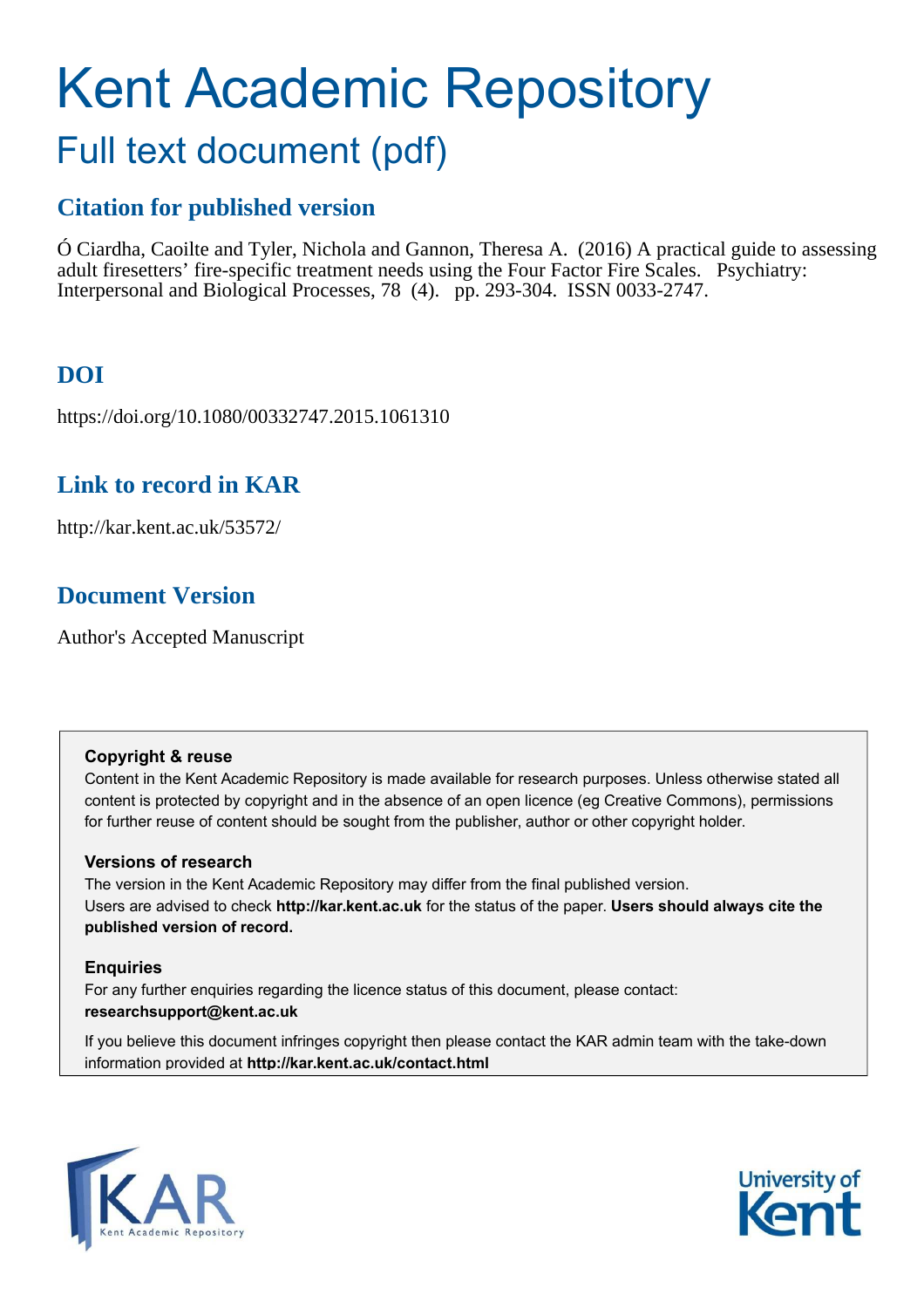Accepted for publication in *Psychiatry: Interpersonal and Biological Processes* NOTE: This version is the Authors' Accepted Manuscript and may not exactly replicate the final version published in the journal. It is not the copy of record © Taylor & Francis

A Practical Guide to Assessing Adult Firesetters' Fire-Specific Treatment Needs Using the

Four Factor Fire Scales

Caoilte Ó Ciardha†

Nichola Tyler

&

Theresa A. Gannon

Author Note

Caoilte Ó Ciardha PhD, Nichola Tyler MSc, Theresa A. Gannon DPhil, Centre of Research and

Education in Forensic Psychology, School of Psychology, Keynes College, University of Kent, Canterbury,

Kent, England.

This research was supported by an Economic and Social Research Council grant awarded to Theresa A. Gannon (RES-062-23-2522). We are grateful to area psychologists, prison establishment staff, and our participants. The views expressed are those of the authors and do not necessarily reflect those of National

Offender Management Services.

Correspondence concerning this article should be addressed to Caoilte Ó Ciardha, Centre of Research and Education in Forensic Psychology, School of Psychology, Keynes College, University of Kent, Canterbury, Kent, CT2 7NP, UK. Email: [C.C.OCiardha@kent.ac.uk](mailto:C.C.OCiardha@kent.ac.uk) 

#### Suggested citation:

-

Ó Ciardha, C., Tyler, N., & Gannon, T. A. (2015). A Practical Guide to Assessing Adult Firesetters' Fire-Specific Treatment Needs Using the Four Factor Fire Scales. *Psychiatry: Interpersonal & Biological Processes*.

<sup>†</sup> Note to editors/copy-editors: The first author's surname is Ó Ciardha. The Ó should not be mistaken for an initial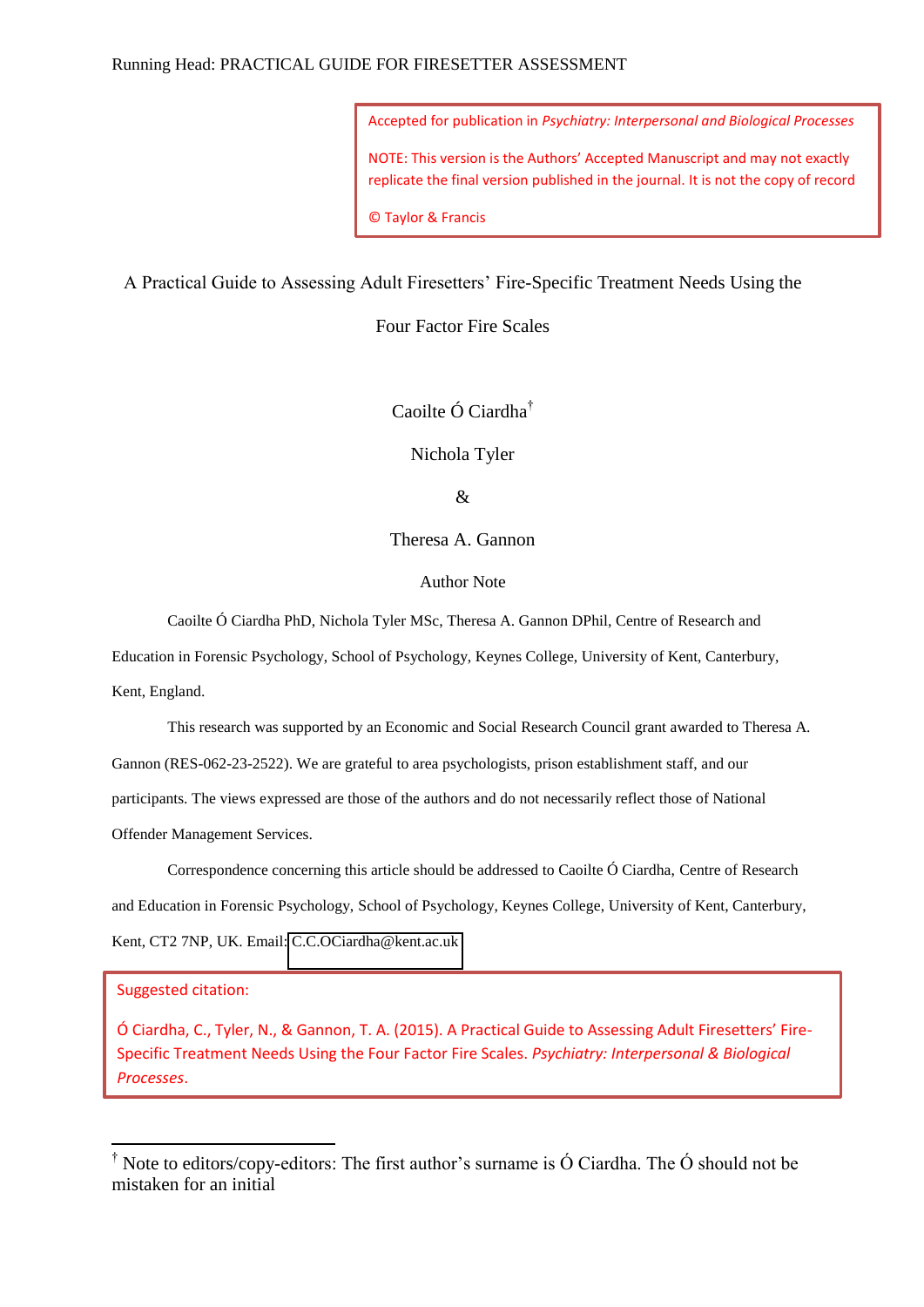#### **Abstract**

**Objective:** Practitioners working with offenders who have set fires have access to very few measures examining fire-specific treatment needs (e.g., fire interest, fire attitudes). In this paper, we examine the new Four Factor Fire Scales (Ó Ciardha et al., 2014), which may be used by practitioners to examine fire-specific treatment needs for offenders who have set deliberate fires. We present a standardized scoring procedure when using these scales, as well as an associated scoring template for practitioner use. **Method:** Norm data are based on male and female firesetters (n=378) and non-firesetters (n=187) recruited from 19 prison establishments (including 6 female establishments, 1 Young Offender Institutions) and 12 secure mixed gender mental health settings. **Results:** We present a full overview of all data we have collected to date relating to the Four Factor Fire Scales across prison, mental health and young offending participants. For each population, we present mean scores as well as associated cut off scores and reliable change indices to aid practitioners in their interpretation of scores. **Conclusions:** The Four Factor Fire Scale provides professionals working in the area with a robust template for administering, scoring, and interpreting the fire-specific factors currently identified as playing a role in deliberate firesetting behavior. Strengths and limitations of the measure are discussed.

**Keywords:** Firesetting, Offender, Fire Interest, Assessment, Fire Factors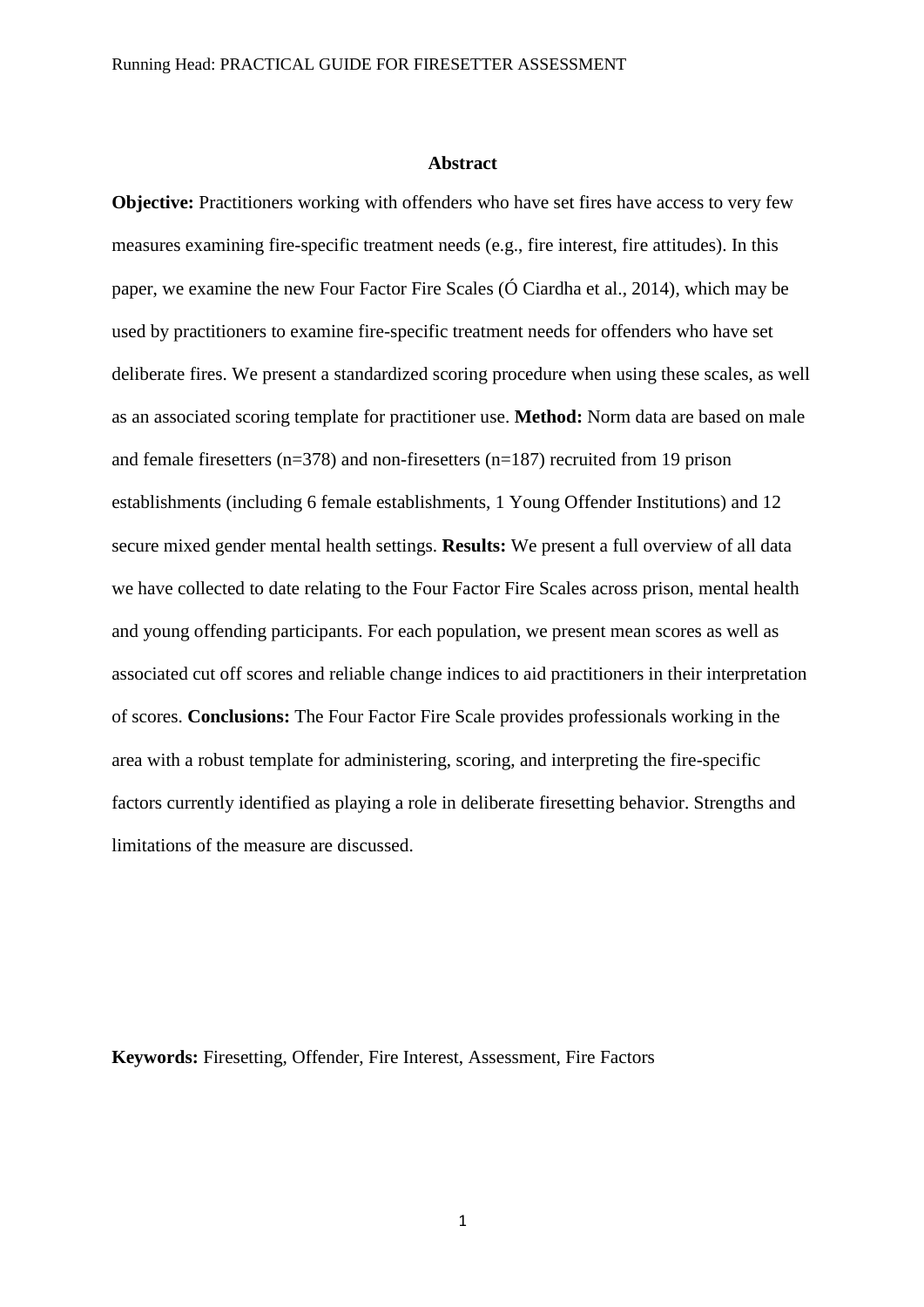#### **Introduction**

The research literature examining deliberate firesetting in adults is growing but remains in relative infancy. As a result, it remains a challenge for practitioners working with adult firesetters to identify and use valid self-report questionnaires to address their treatment needs. More recently, however, researchers have identified a number of key treatment needs associated with adult firesetting. Some of these identified treatment needs map onto nonfiresetting offenders' needs (e.g., offence-supportive attitudes), and can be assessed using established measures (see Gannon, Ó Ciardha, Barnoux, Tyler, Mozova, & Alleyne, 2013). However, other documented treatment needs (i.e., fire-specific variables such as fire interest and attitudes towards fire) represent unique treatment needs associated with few established measures (Gannon et al., 2013; Gannon et al., 2014).

There is currently one published long-standing fire-specific questionnaire. The 14 item *Fire Interest Rating Scale* (FIRS; Murphy & Claire, 1996) examines respondents' selfreported affect when imagining various fire related situations (e.g., "Watching a house burn down") on a Likert scale from (1) *most upsetting or absolutely horrible* to (7) *very exciting, lovely, very nice.* Higher scores on this measure indicate increased levels of fire interest. However, various fire situations are presented; some of which appear relatively innocuous (e.g., "Watching an ordinary coal fire burn in a grate"). There is one other long-standing (unpublished) questionnaire that appears to be used by clinicians. The 20-item *Fire Attitude Scale* (FAS; Muckley, 1997) is designed to examine respondents' attitudes in relation to fire. Questions spanning numerous situations and behaviors (e.g., "They should teach you about fire prevention at school", "Most people have set a few small fires just for fun") are totaled to provide an overall attitude score where higher scores indicate more problematic attitudes towards fire. Interestingly, neither the FIRS nor the FAS have received any thorough psychometric examination or validation (Curtis, McVilly, & Day, 2014) and yet both have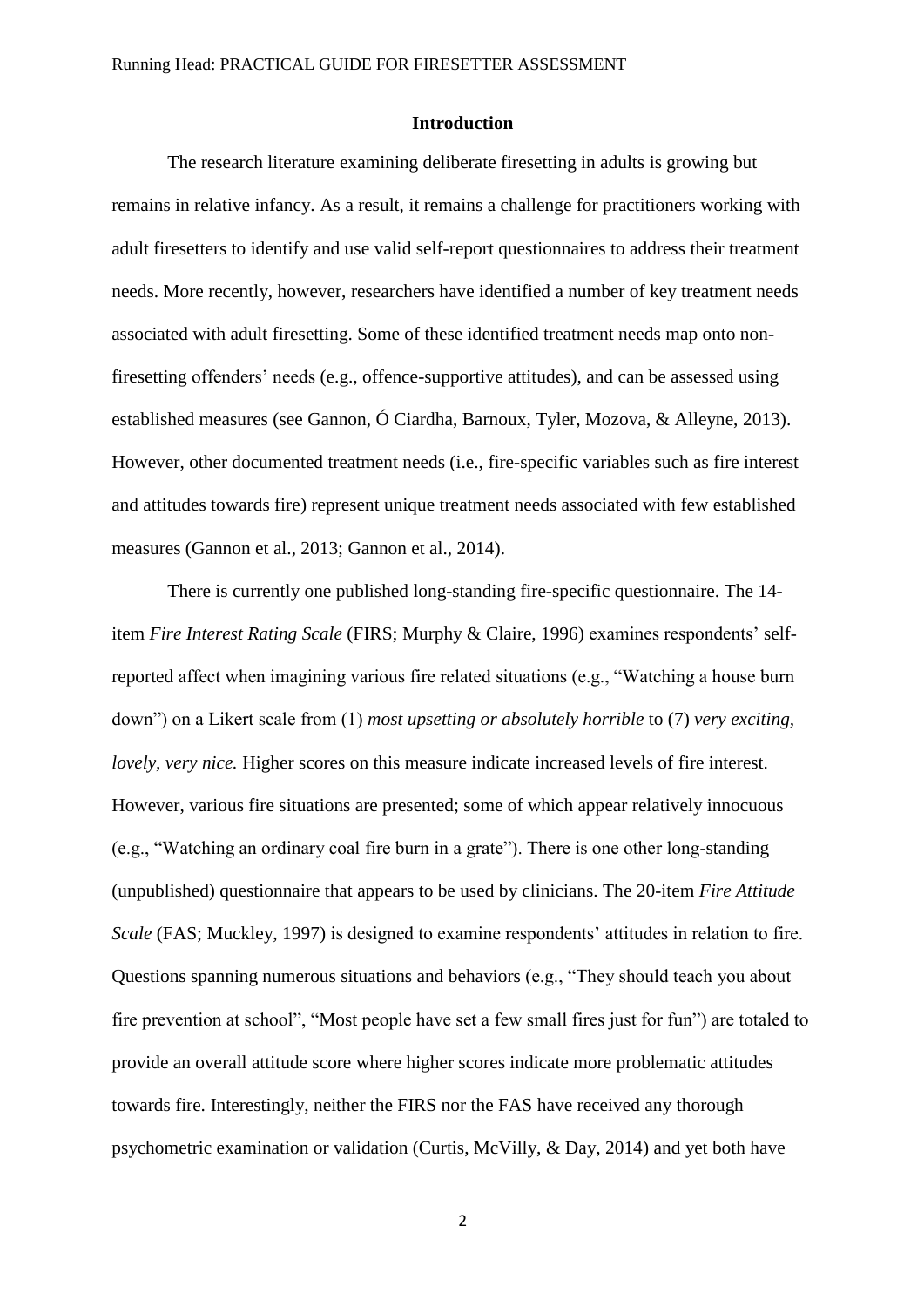been used substantially in clinical practice due to the paucity of measures available in this area.

In light of this, Ó Ciardha et al. (2014) recently published a detailed examination of these questionnaires. They also examined the properties of a new unpublished 10-item measure designed to examine identification with fire (*Identification with Fire Questionnaire*  [IFQ]; Gannon, Ó Ciardha, & Barnoux, 2011). Ó Ciardha et al. administered all three questionnaires to UK imprisoned adult male firesetters  $(n = 117)$  and comparable imprisoned male non-firesetters ( $n = 117$ ). Ó Ciardha et al. were particularly interested in whether the three questionnaires examined three unique and distinct constructs as intended (i.e., fire interest, fire attitudes, and identification with fire). Factor analysis revealed five rather than three distinct constructs. The first factor, labeled identification with fire, examined fire as being essential to personal identity or functioning and consisted of 11 IFQ and FAS items (e.g., "Fire is part of me", "Setting just a small fire can make you feel a lot better"). The second factor, labeled serious fire interest, reflected excitement associated with destructive or life threatening fires and consisted of 7 FIRS items (e.g., "Seeing a hotel on fire in the TV news"). The third factor—poor fire safety—involved a perceived lack of fire safety knowledge and minimization of fire safety importance consisting of 6 FAS items (e.g., "They should teach you about fire prevention in school"). The fourth factor, labeled everyday fire interest, reflected excitement associated with non-dangerous normative firesetting scenarios and consisted of 6 FIRS items (e.g., "Watching a bonfire outdoors, like on bonfire night"). Finally, the fifth factor—firesetting as normal—reflected views that setting fires was a relatively usual occurrence and was comprised of 7 FAS items (e.g., "Most people's friends have lit a fire or two"). Several items from the FIRS, FAS, and IFQ did not contribute to any of the five factors. Ó Ciardha et al. concluded that using the more elaborate factor scores was likely to offer a clear advantage over the use of the original questionnaire scores since the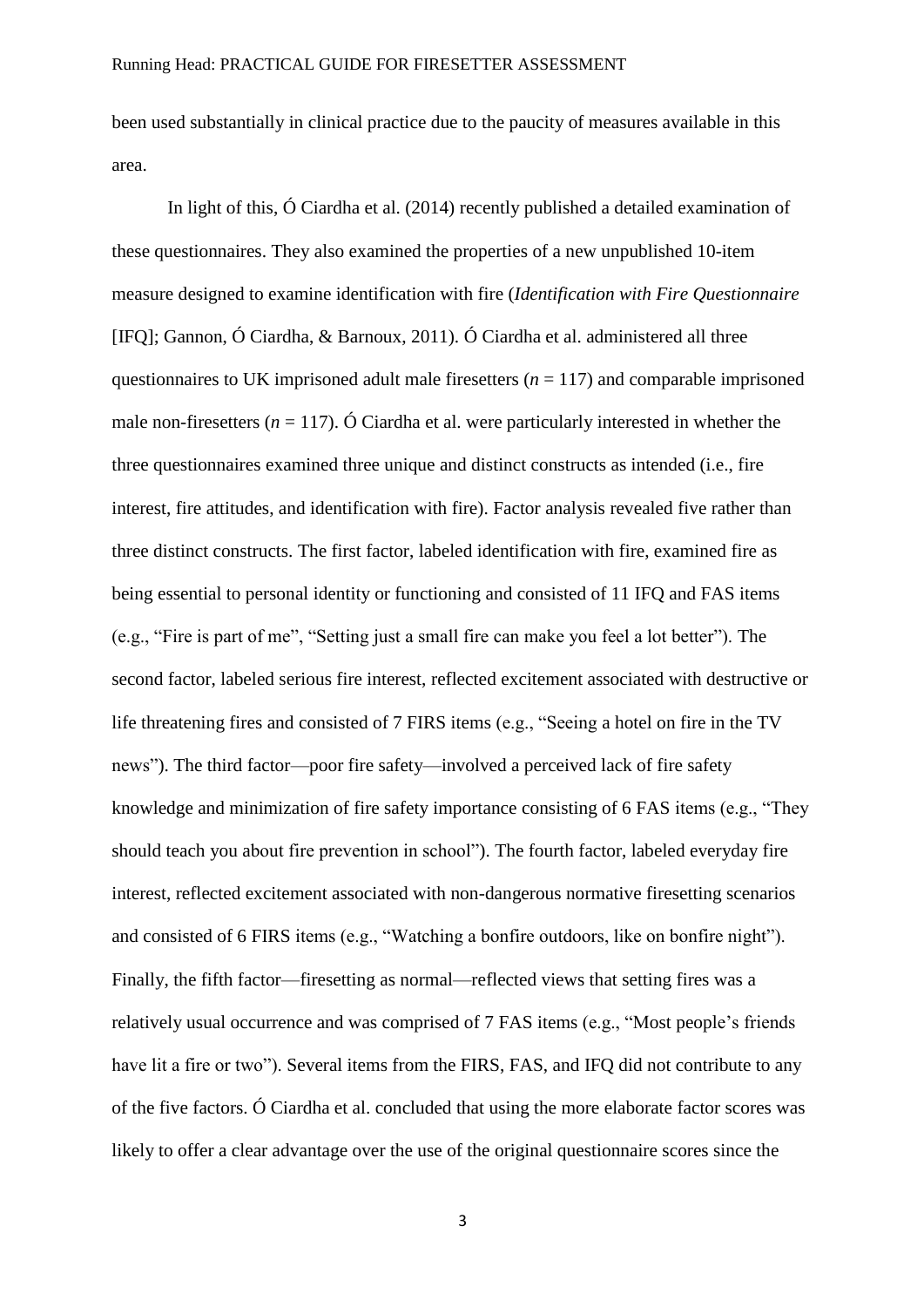factor scores allow the practitioner to form a clearer picture of the exact nature of the firespecific treatment needs held by each client. For example, an individual may hold no particular interest in fires but hold a very poor awareness or regard for fire safety. Importantly, however, although individual factor scores and the total score was able to adequately discriminate firesetting individuals from non-firesetting individuals; one factor everyday fire interest factor—did not demonstrate discriminative ability (see also Gannon et al., 2013). This suggests that everyday fire interest does not represent a relevant treatment need for firesetters.

In Ó Ciardha et al.'s (2014) study and previous studies (e.g. Gannon et al., 2013) using the Fire Factor Scales, varying scoring algorithms have been used to accommodate the fact that items across the three component questionnaires are scored using differing Likert scales. This could be confusing for consulting clinicians. In this paper, we would like to present clinicians with a standard guide for administering and scoring the Fire Factor Scales. Readers should note that we have now labeled the Scales the Four Factor Fire Scales since we will not focus on everyday fire interest given its lack of discriminative ability. We present an overview of all data we have collected to date relating to the Four Factor Fire Scales (i.e., across prison, mental health, and young offending participants). For each population, we present mean scores, cut off scores, and reliable change indices for the Four Factor Fire Scales to aid the clinician in their interpretation of scores.

#### **Method and Scoring Procedure**

#### **Administration and Scoring of the Fire Factor Scales**

Three pre-existing questionnaires must be administered to obtain each of the subscale and total scores associated with the Four Factor Fire Scales: the *Fire Interest Rating Scale* (Murphy & Clare, 1996), *Fire Attitude Scale* (Muckley, 1997), and *Identification with Fire*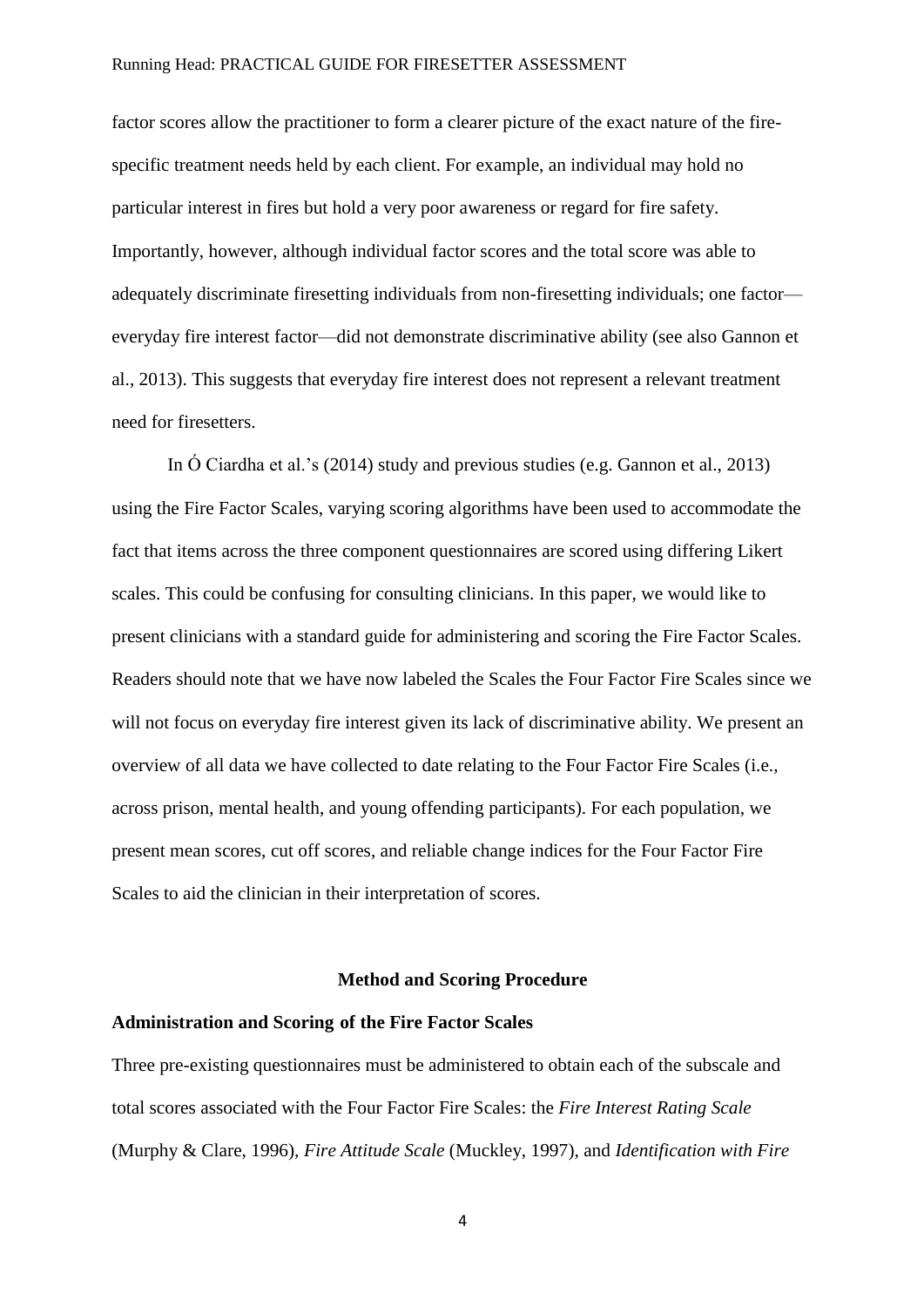*Questionnaire* (Gannon et al. 2011). The Four Factor Fire Scales (identification with fire, serious fire interest, poor fire safety, and firesetting as normal) have generally good internal consistency ( $\alpha$ s = .88, .86, .68, .73 respectively; Gannon et al., 2013) and hold demonstrable discriminative ability (see Gannon et al., 2013; Ó Ciardha et al., 2014). The summed total score of these items is also reported to hold excellent internal consistency ( $\alpha$  = .90; see Gannon et al., 2014).

The Handscoring Template (Appendix 1) illustrates—in bold—which measure items make up each of the Four Factor Fire Scales and associated total score. Clinicians can either choose to administer each of the three pre-existing questionnaires in full and score the relevant bolded items only. Alternatively, clinicians can administer only the bolded 30-items from the pre-existing questionnaires that make up the Four Factor Fire Scales and associated Total Score. The Handscoring Template outlines exactly how clinicians can calculate each of the Four Factor Fire Scales and associated total score. In short, the scores for the identification with fire, poor fire safety, and firesetting as normal factors are simply the sum of their respective items (including some items that are reverse scored) since they were scored on a 5-point Likert scale. Where a factor has missing data the sum is prorated to reflect the missing value(s). The serious fire interest factor, however, is scored on a 7-point Likert scale. Thus, for uniformity, the summed total of this factor is rescaled to approximate the 5-point scales (i.e., the total score [prorated for missing values] is divided by 7 and multiplied by 5; see formula E of the Handscoring Template).

#### **Available Norms**

#### **Participants and Procedure**

The total sample size was 565 (378 firesetters, 187 controls); reflecting all the published (see Gannon et al., 2013; Gannon et al., 2014; Ó Ciardha et al., 2014) and unpublished data we have collected to date on the Four Factor Fire Scales. The final data set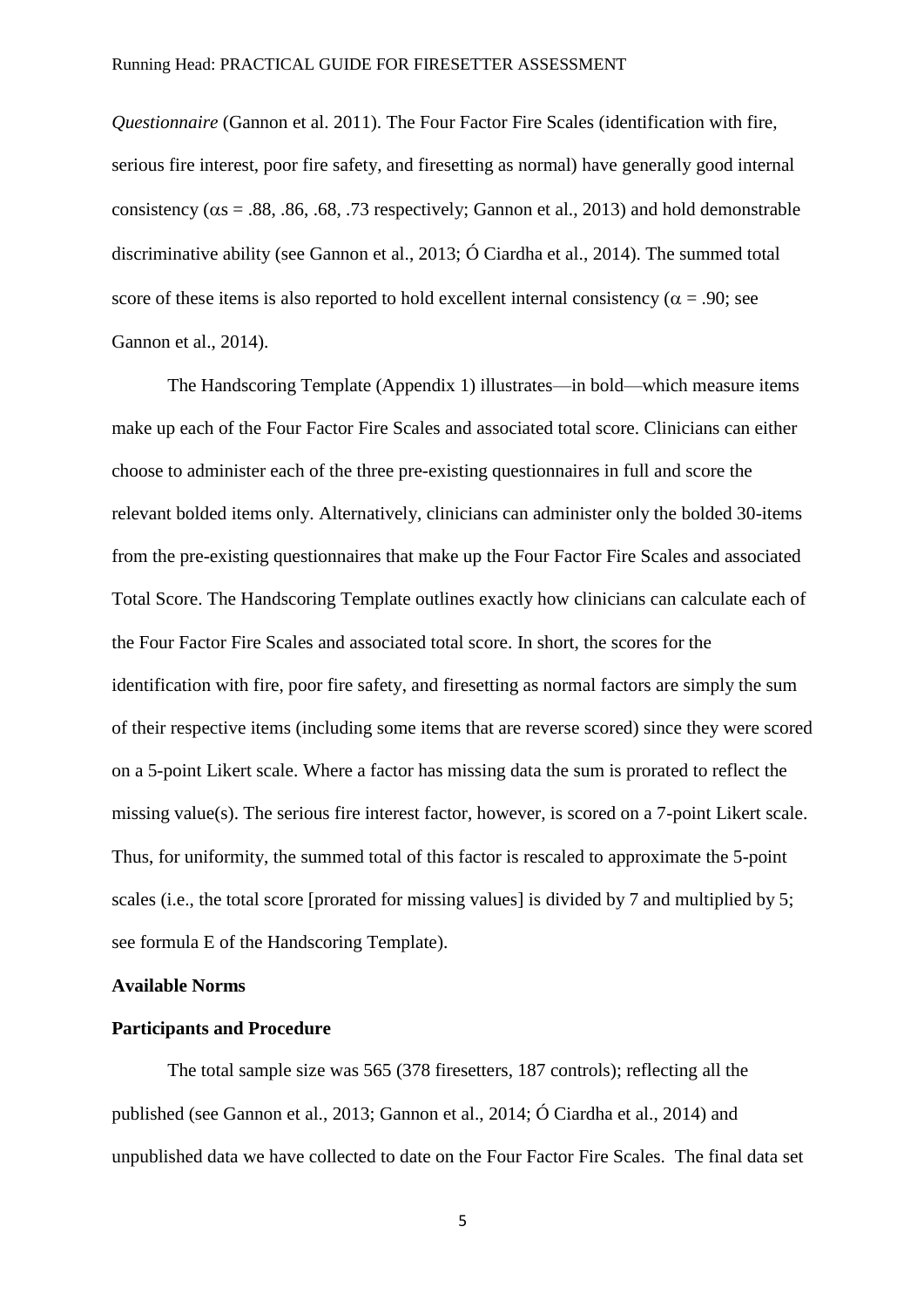includes males, females, firesetters, and non-firesetters recruited from 19 prison establishments (including 6 female establishments, 1 Young Offender Institutions) and 12 secure mixed gender mental health settings. All participants were recruited as part of ongoing data collection projects associated with deliberate firesetting and as such were administered the questionnaires underpinning the Four Factor Fire Scales amongst a series of additional measures. Individuals allocated to the firesetter group were selected due to them holding either a conviction for firesetting, some incidence of documented deliberate firesetting, or serious threats to set fires.

Non-firesetters were selected at random from each establishment and their files crosschecked to ensure that they did not hold any firesetting activity or threats on record. Table 1 gives a breakdown of the number of participants across key groupings along with mean ages. It should be noted that although non-firesetter scores are available for prison samples they have not been yet been collected for patients within mental health settings. Also, separate figures are presented for male prisoners incarcerated in a young offenders institution or who are aged 21 or younger. Readers should be aware that these individuals are also included in the overall male adult prison sample.

 Factor score data was missing for very few participants (fewer than 2% of cases on any one variable). Where there was missing data, values were replaced using Hot Deck imputation, as recommended by Myers (2011). In this process a missing data point for any one individual is replaced by the value of a data point from the same variable selected at random from a 'deck' of participants; in this case participants who match the individual on firesetting status, gender, and setting (prison or mental health).

#### **Results**

Examining the sample as a whole, the firesetter  $(n = 378)$  group self-reported significantly higher mean scores across each of the four factors as well as the associated total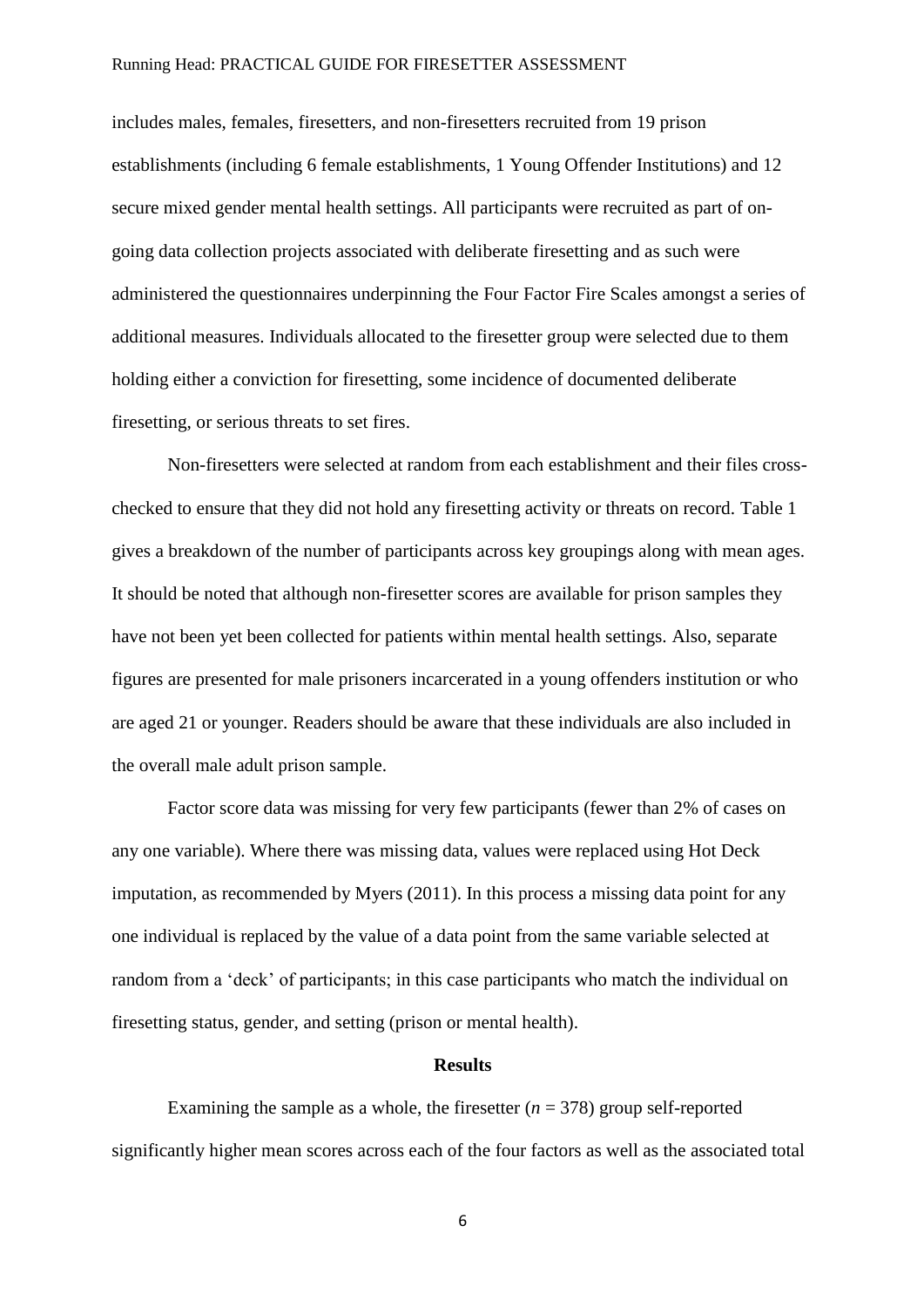score relative to controls ( $n = 187$ ; all  $ps \le 0.001$ ). In other words, each of the factors and the associated total score show discriminative ability.

Table 2 presents mean and standard deviations on each of the factors for participants separated by gender, setting, firesetting status, and youth offending status. Also presented are means and standard deviations of the associated total score. In order to decide whether separate normative data was required for male and females, and also for those in prison and mental health settings, we carried out a factorial MANOVA with the four factors as outcome variables and gender and setting as grouping variables. Only firesetters were included in this analysis. Results indicated a significant effect of both gender;  $V = .05$ ,  $F(4,365) = 4.76$ ,  $p =$ .001; and setting;  $V = .11$ ,  $F(8,730) = 5.24$ ,  $p < .001$ ; on participant scores. Because of this, clinicians should consult norms based on both the gender and institutional setting of any particular client. In other words, firesetters should not be treated as a homogenous group when examining the normative data associated with the Four Factor Fire Scales.

#### **Interpreting Clinical Scores**

 It is possible to calculate the point at which a participant appears more similar to the non-firesetting population mean than the firesetting population mean, thus establishing a clinical cutoff. The clinician may use this point as a guide, pre treatment, to establish exactly which areas of fire-specific needs may require work within treatment (i.e., which areas are above or below the cutoff). When making interpretation at the individual level, clinicians should ensure that they measure and take into consideration socially desirable responses. However, they should also remain aware that all scores presented in this paper remain unadjusted for socially desirable responses. Gannon et al (2013) found that adult imprisoned male firesetters did not differ from a matched group of non-firesetting male prisoners on impression management. In the absence of further research on socially desirable responding in firesetters, we recommend that clinicians investigate impression management as they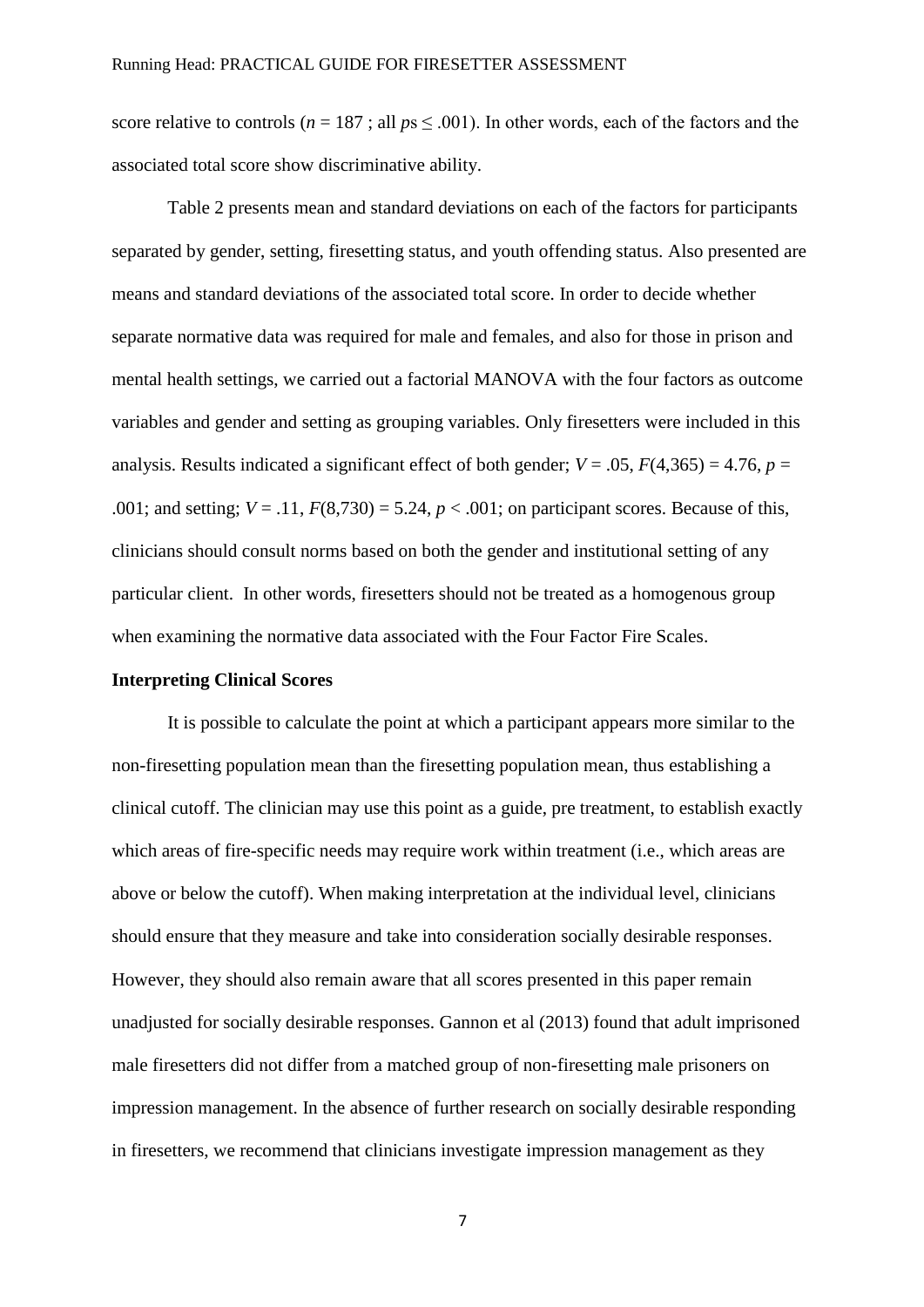would in case formulation for other forensic clients. It is important to note that Mills and Kroner (2005) urge caution around the use of measures of socially desirable responding with correctional populations.

We have calculated a basic clinical cutoff using formula *c* from Jacobson and Truax (1991). Clients scoring below this cutoff are those whose responses appear more similar to the non-firesetting prison population mean and are likely to be non-problematic (see Table 3). It is important to note, however, that for mental health participants, the cutoff represents the point at which clients report attitudes closer to the mean response of these non-firesetting prisoners and *not* non-firesetting mentally disordered patients.

Clinicians may face some difficulty interpreting clients' scores that remain just above cutoff. In other words, how far above cutoff is definitely problematic? Because of this, we have adapted Jacobson and Truax's (1991) formula of reliable change to the data:

$$
y = 1.96\sqrt{2(s_x\sqrt{1 - r_x})^2}
$$
 (1)

Jacobson and Truax's (1991) formula calculates the level of change required to be deemed reliable and unlikely to be subject to chance. When this Reliable Change Index exceeds 1.96, they explain that this change is greater than would be expected to occur by chance alone ( $p < .05$ ). Using formula 1, where  $s_x$  is the standard deviation from all participants, and  $r<sub>x</sub>$  is the test-retest reliability of the scale (see Table 4), we have calculated how much of a shift (i.e., *y*) would be required to achieve a Reliable Change Index score of 1.96 across the four fire factors and combined total (see Table 4). We have added these figures to the minimum cutoff points calculated to provide a further estimate cutoff score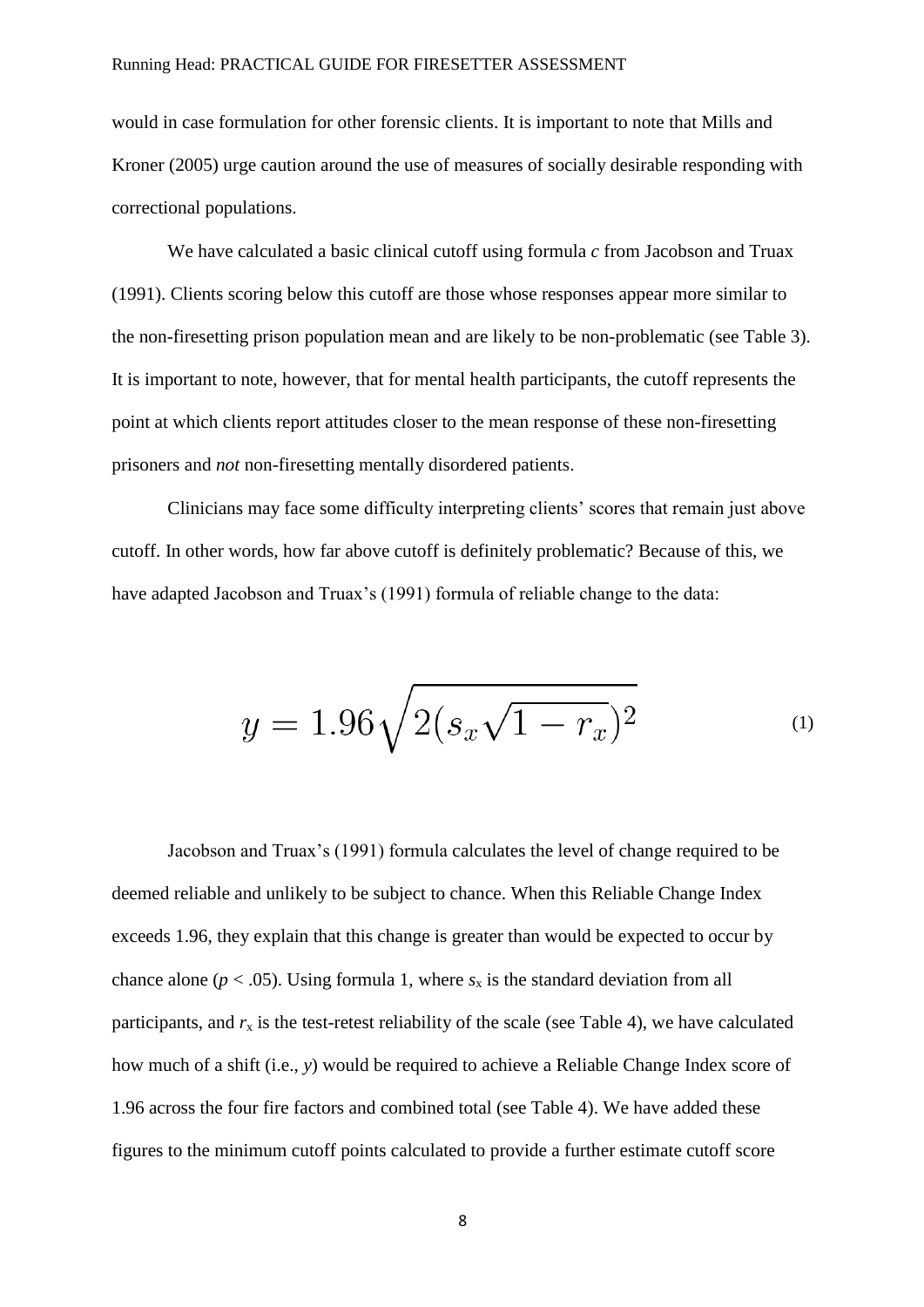regarding the point at which an individual's score on the fire factors or associated total score becomes most obviously problematic. Table 3 illustrates the key cutoff points we have calculated along with information on how individual scores may be interpreted using this information. For example, using Table 3, a male prisoner who scores 15 on the Identification with Fire Scale would be interpreted as falling within the range of scores similar to nonfiresetter prisoners and thus non-problematic. However, a female prisoner who scores 15 would fall at the cutoff point bordering non-problematic/potentially problematic responding (illustrated by the fact that a score of 15 is entered within each 'bin'). In such a case, this borderline score should be noted by the clinician as falling at the cut off between nonproblematic and problematic scoring.

#### **Interpreting Shift**

 Cutoff scores only provide a guide as to whether a given score is closer to the mean of a firesetting or a non-firesetting population. This may tell the clinician that a treated firesetter has achieved a level of responding that may no longer be considered problematic relative to a non-firesetting forensic population. What it does not say is how much change has occurred. In this way an individual may go from being marginally above one of the cutoff scores to being marginally below but without making significant change. Alternatively an individual may make considerable gains but remain within the problematic or potentially problematic range of scores. Again, this would not be identified by looking solely at the cutoff value. Using the Reliable Change figures documented above (see Table 4), we can see how much of a shift would be required to achieve a Reliable Change Index score of 1.96 across the four criminogenic fire factors and the combined total. From Table 4, clinicians can determine the minimum reduction they would expect to see for each factor to confidently conclude that a client has made reliable change. For example, as illustrated in Table 4, a client's score on the serious fire interest factor would need to reduce by 9 to be considered reliable. If a reduction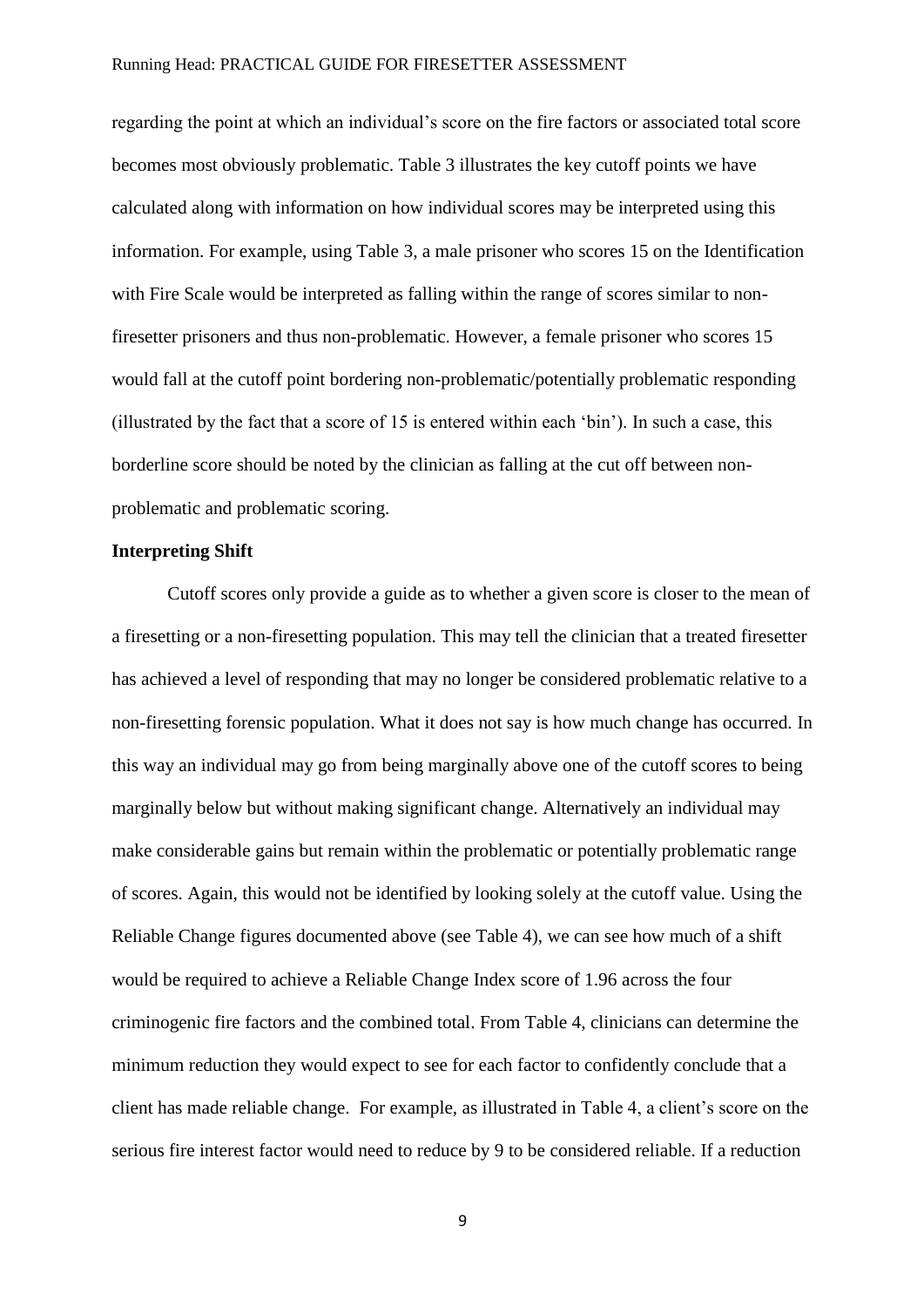of 9 also meant that a client's score dropped below the cutoff score for their group, then in the absence of concerns over social desirability one might conclude that the client's post treatment score is non-problematic.

#### **Discussion**

This paper sought to provide clarity to professionals working with deliberate firesetters regarding how they assess fire-specific treatment needs with this population. Previously, there has been very little published guidance available for professionals who are interested in the measurement of fire-specific factors such as fire interest or fire attitudes. Three pre-existing measure have been developed to assess fire specific factors in deliberate firesetters (i.e., the *Fire Interest Rating Scale*; Murphy & Clare, 1996; *Fire Attitude Scale;*  Muckley, 1997; and *Identification with Fire Questionnaire*; Gannon et al. 2011). However, very little psychometric evaluation had been conducted on these measures until recently. Using factor analysis, Ó Ciardha et al. (2014) reported that these three measures were best conceptualized as four factors relevant to clinical practice: Identification with fire, serious fire interest, poor fire safety, and firesetting as normal. In a series of papers, these factors have been described and scored (see Ó Ciardha et al., 2014; Gannon et al., 2013, 2014). However, the scoring algorithm has differed across these papers and no normative data has been provided to aid clinicians in their interpretation of the Four Factor Fire Scales. In this paper, we have provided professionals with information on how to administer, score, and interpret the Four Factor Fire Scales; including a handscoring template incorporating a worked example (see Appendix 1). Our analysis has shown that professionals should take care to use norms associated with the population or setting in which they are working since scores were significantly discriminable on both gender and setting. Thus, we have provided normative data for male and female prisoners, male and female forensic hospital patients and young male prisoners. Furthermore, using this data, we generated clinical cutoff scores to create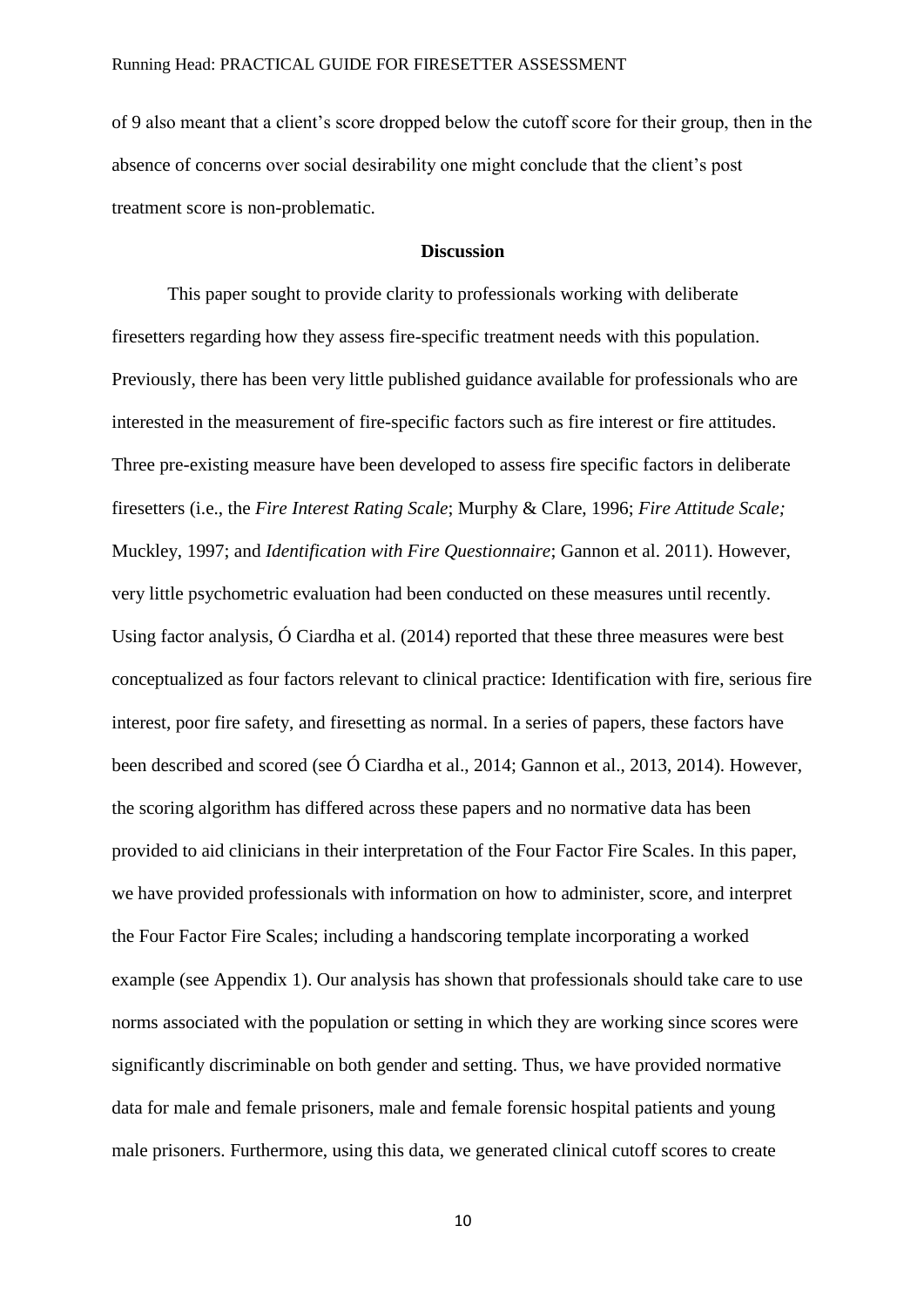three main scoring categories: *non-problematic scores* which indicate scores similar to nonfiresetting prisoners, *potentially problematic scores* which indicate scores similar to firesetting prisoners, and *problematic scores* which indicate particularly elevated scores similar to firesetting prisoners. Using these scoring categories, clinical professionals can examine individual assessment scores and provide relative interpretations of these scores in order to inform risk assessments, treatment plans, as well as the interpretation of treatment shift. We have also provided calculations of reliable change figures to help professionals to identify when clients have made a reliable shift on each of the four factors or the related total score. In summary then, this paper represents the first published resource available to guide professionals in their assessment of four fire-specific factors that have been found to represent unique treatment needs associated with firesetting (Gannon et al., 2013; Gannon et al., 2014).

#### **Limitations**

A key limitation associated with the Four Factor Fire Scale is that the original scales from which it was constructed were not derived from the latest theoretical literature on adult firesetting. Instead they were developed by their authors as tools to examine certain populations based, in some cases, on experience rather than theory. As a result, there may be other fire-specific treatment needs important in the etiology of deliberate firesetting that are not represented on this scale. Put simply, the Four Factor Fire Scales represent the 'best case' conceptualization of three pre-existing measures of fire-specific treatment needs. While Ó Ciardha et al (2014) demonstrated that the four factors related to firesetting status, and that identification with fire was a significant predictor of multiple firesetting, further work is needed to demonstrate the construct validity of these subscales. Additionally, the theoretical literature on the broad as well as fire-specific factors that underpin firesetting behavior among adults is growing. Interested readers should consult, in particular, the Multi-Trajectory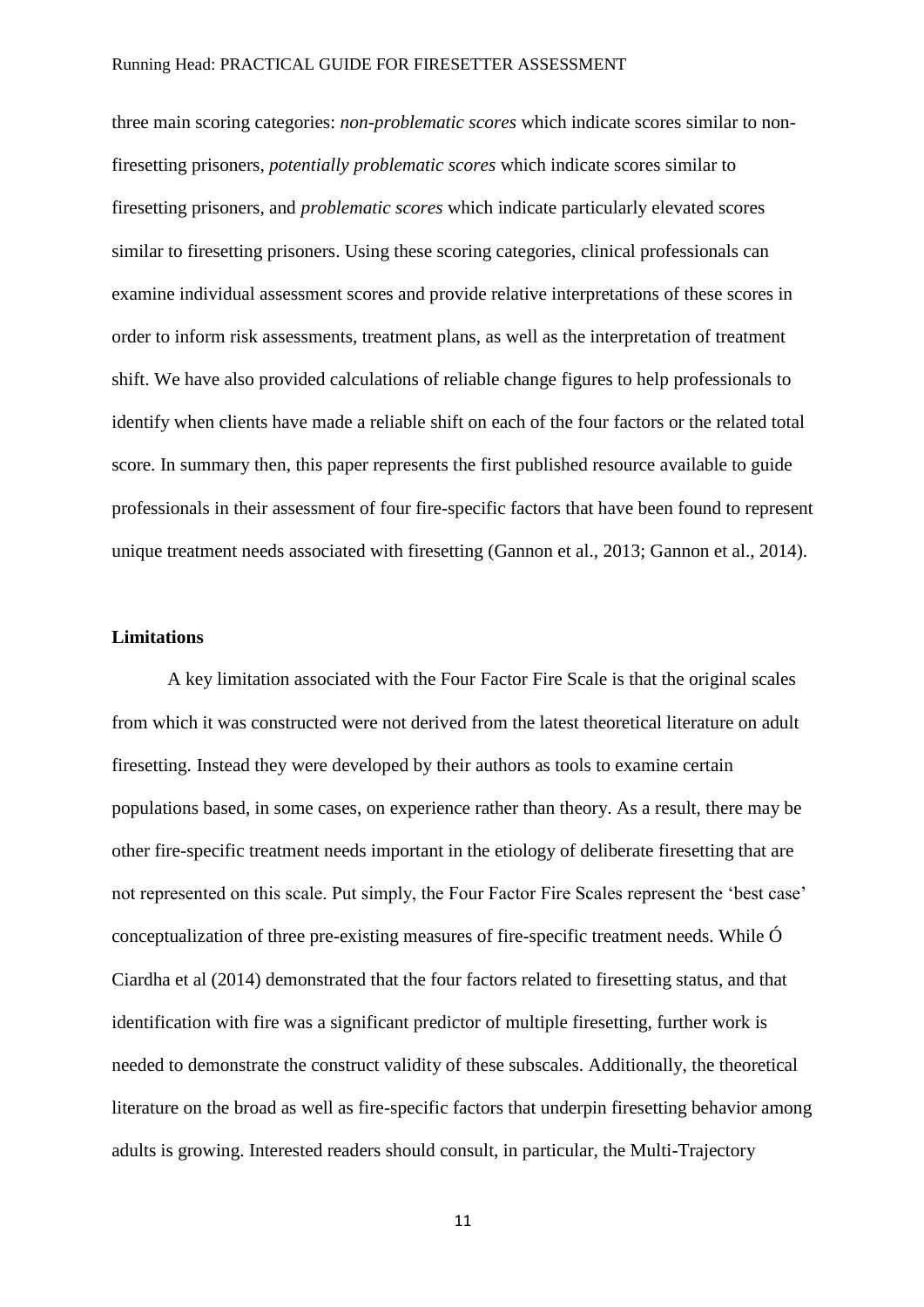Theory of Adult Firesetting (Gannon, Ó Ciardha, Doley, & Alleyne, 2012) and Ó Ciardha & Gannon's (2011) conceptualization of the implicit theories of firesetters. Therefore, the Four Factor Fire Scales may well be revised or replaced as our understanding in this field of research gains further momentum.

A further limitation relates to the total score calculated from the four factor scale. In short, the unequal sizes of the subscales mean that greater weight is given to some (e.g., serious fire interest). Clinicians should remain aware of this when generating interpretations based upon the total score calculation. Furthermore, it should be noted that the normative data we have provided is likely to be a little less stable for client groups where we held less data. For example, the majority of our data set  $(n = 397)$  relates to male prisoners and so we can be confident in the figures provided in this area. However, female prisoners and offenders within mental health settings are less represented within our sample. Furthermore, the interpretation of clinical scores that we developed for offenders within mental health settings were based upon calculations examining the point at which mentally disordered offenders report attitudes closer to the mean response of non-firesetting prisoners rather than non-firesetting mentally disordered offenders. Thus, the scoring bins in this area will require updating when further data is collected from non-firesetting mentally disordered offenders. Future research should also explore the utility of the Four Factor Fire scale with individuals with an intellectual disability. Nevertheless, professionals working in the area now hold a robust template for administering, scoring, and interpreting the fire-specific factors currently identified as playing a role in deliberate firesetting behavior.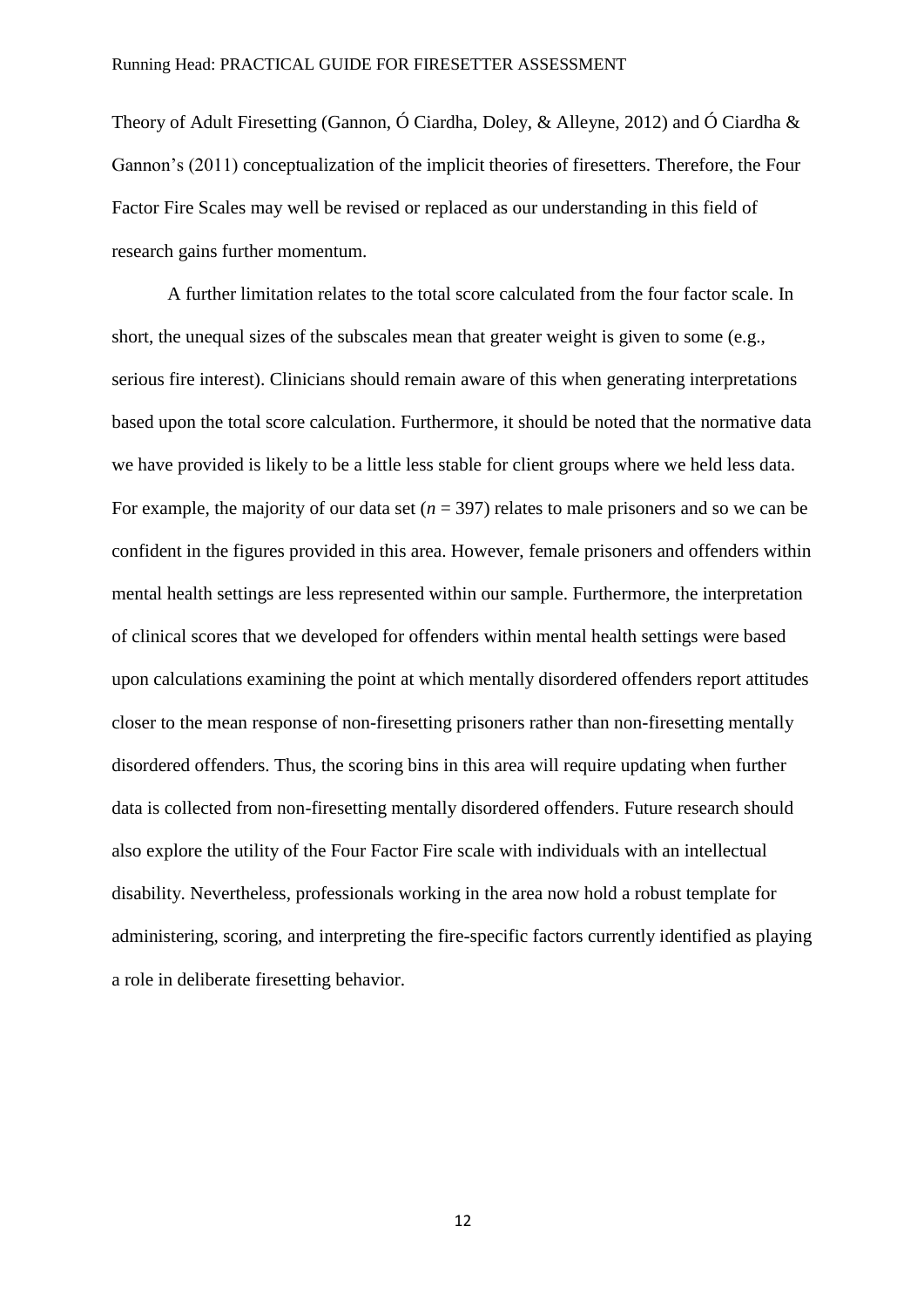#### **References**

- Curtis, A., McVilly, K., & Day, A. (2014). Sentencing offenders with mental impairment: the case of arsonists with intellectual disability. *Journal of Intellectual Disabilities and Offending Behaviour,* 5(2), 78-87. doi: 10.1108/JIDOB-05-2014-0005
- Gannon, T. A., Alleyne, E., Butler, H., Danby, H., Kapoor, A., Lovell, T. …& Ó Ciardha, C. (2014). *Specialist group therapy for firesetting behavior: Evidence of a treatment effect from a non-randomized pilot trial with male prisoners.* Manuscript submitted for publication.
- Gannon, T. A., Ó Ciardha, C., & Barnoux, M. F. L. (2011). *The identification with fire questionnaire.* Unpublished manuscript, CORE-FP, School of Psychology, University of Kent, UK.
- Gannon, T. A., Ó Ciardha, C., Barnoux, M. F. L., Tyler, N., Mozova, K., & Alleyne, E. K. A. (2013). Male imprisoned firesetters have different characteristics than other imprisoned offenders and require specialist treatment. *Psychiatry: Interpersonal and Biological Processes,* 76, 349-364. doi: 10.1521/psyc.2013.76.4.349.
- Gannon, T. A., Ó Ciardha, C., Doley, R. M., & Alleyne, E. (2012). The Multi-Trajectory Theory of Adult Firesetting (M-TTAF). *Aggression and Violent Behavior, 17*(2), 107- 121. doi: 10.1016/j.avb.2011.08.001
- Jacobson, N. S., & Truax, P. (1991). Clinical significance: a statistical approach to defining meaningful change in psychotherapy research. *Journal of Consulting and Clinical Psychology, 59*(1), 12-19. doi: 10.1037//0022-006X.59.1.12
- Mills, J. F., & Kroner, D. G. (2005). An Investigation Into the Relationship Between Socially Desirable Responding and Offender Self-Report. *Psychological Services, 2*(1), 70-80. doi: 10.1037/1541-1559.2.1.70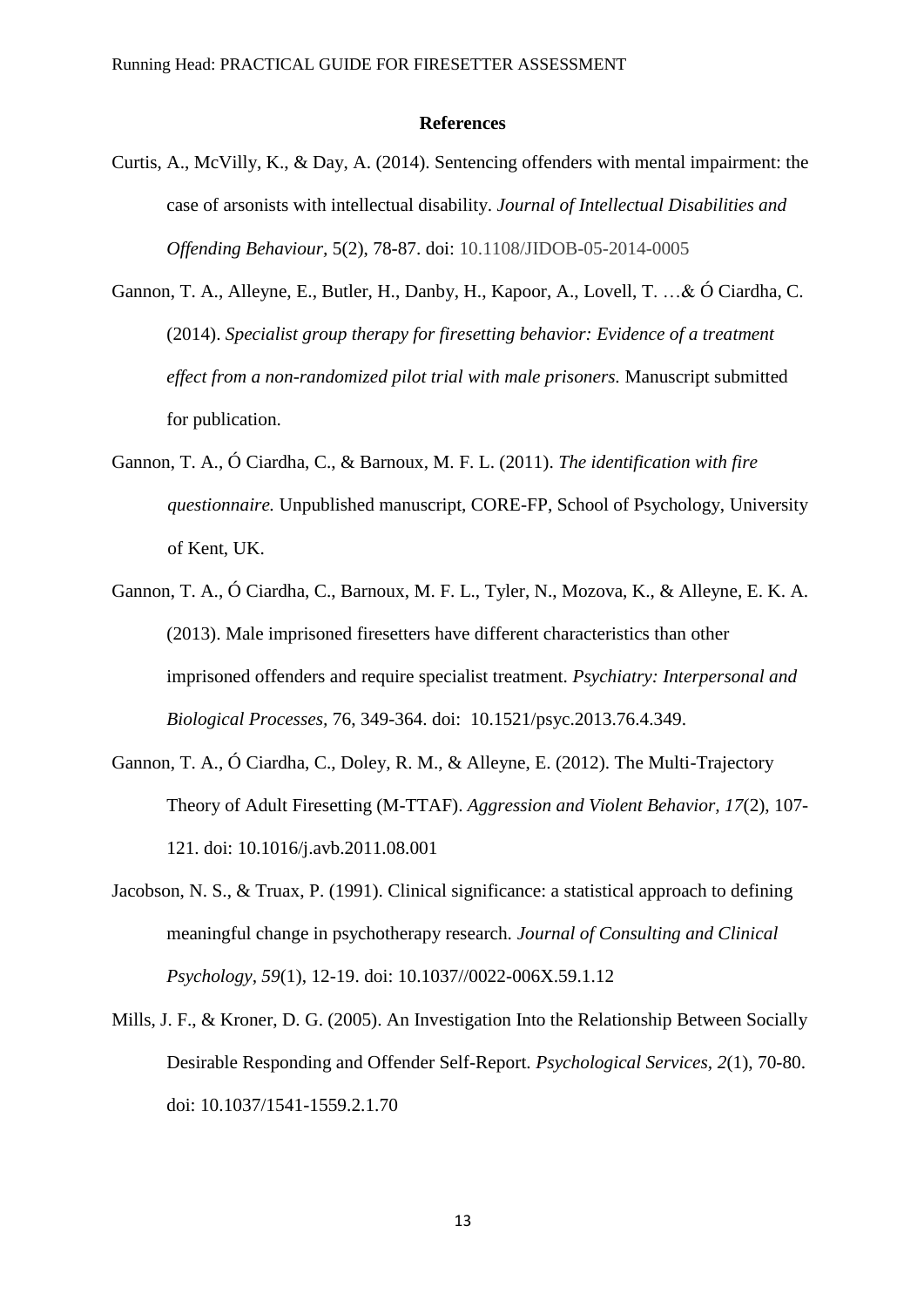- Muckley, A. (1997). *Firesetting: Addressing offending behaviour, A resource and training manual*: Redcar and Cleveland Psychological Service.
- Murphy, G. H., & Clare, I. C. H. (1996). Analysis of motivation in people with mild learning disabilities (mental handicap) who set fires. *Psychology, Crime & Law, 2*(3), 153-164. doi:10.1080/10683169608409774
- Myers, T. A. (2011). Goodbye, Listwise Deletion: Presenting Hot Deck Imputation as an Easy and Effective Tool for Handling Missing Data. *Communication Methods and Measures, 5*(4), 297-310. doi: 10.1080/19312458.2011.624490
- Ó Ciardha, C., Barnoux, M.F.L., Alleyne, E.K.A., Tyler, N., Mozova, K., & Gannon, T.A. (2014). Multiple factors in the assessment of firesetters' fire interest and attitudes. *Legal and Criminological Psychology.* Published online before print 12<sup>th</sup> July 2014. doi: 10.1111/lcrp.12065
- Ó Ciardha, C., & Gannon, T. A. (2012). The Implicit Theories of Firesetters: A Preliminary Conceptualization. *Aggression and Violent Behavior, 17*(2), 122-128. doi: 10.1016/j.avb.2011.12.001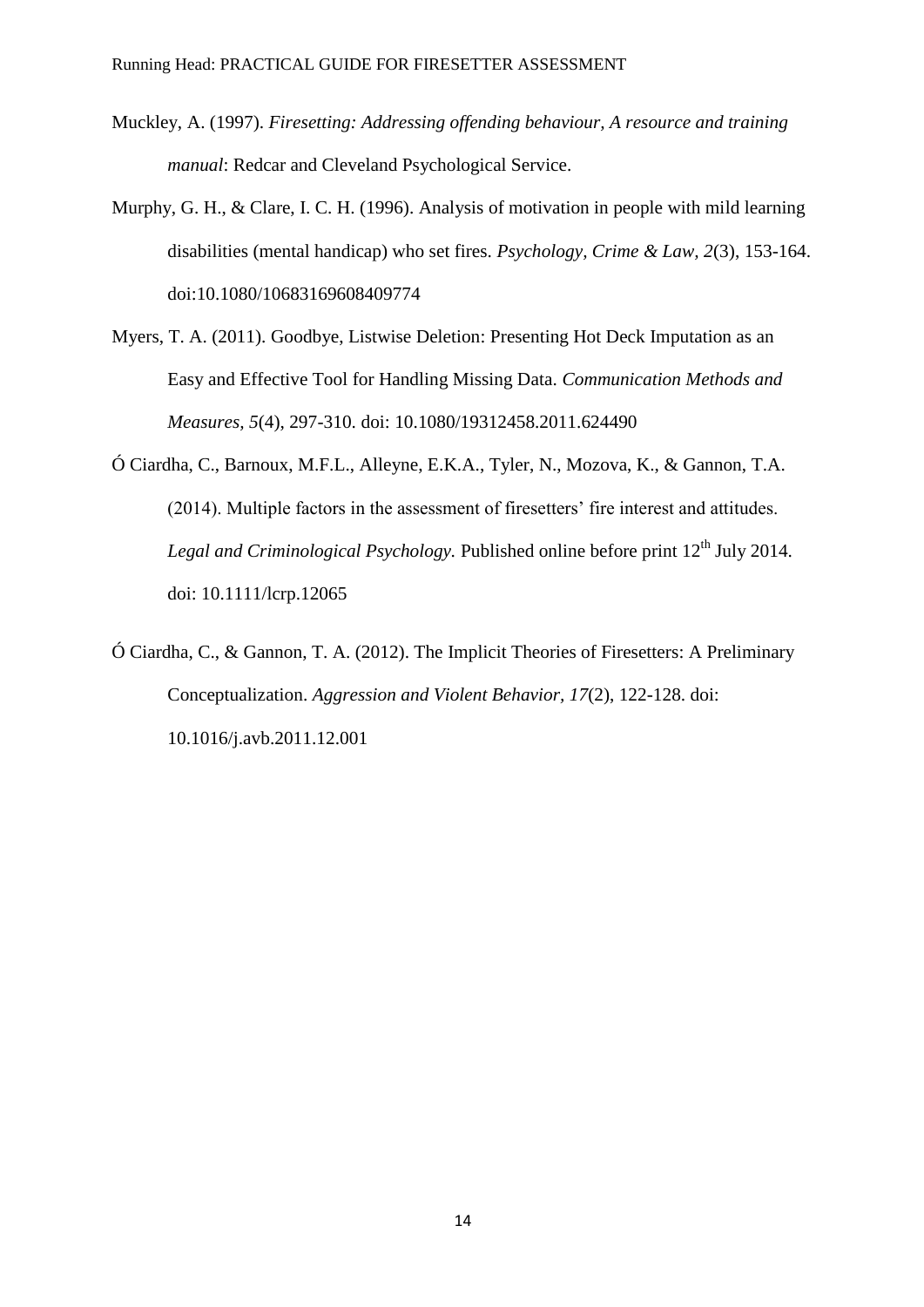*Sample Sizes and Mean Ages of Prison, Mental Health, and Young Offending Participants* 

|                  | Prison  |         |         |         | <b>Mental Health</b> |         | Male Young Offenders |
|------------------|---------|---------|---------|---------|----------------------|---------|----------------------|
|                  | Male    | Female  | Total   | Male    | Female               | Total   |                      |
| $\boldsymbol{n}$ |         |         |         |         |                      |         |                      |
| Firesetters      | 260     | 46      | 306     | 42      | 30                   | 72      | 54                   |
| Controls         | 137     | 50      | 187     |         |                      |         | 26                   |
| Total            | 397     | 96      | 493     |         |                      |         | 80                   |
| Mean Age (SD)    |         |         |         |         |                      |         |                      |
| Firesetters      | 32.16   | 35.63   | 32.69   | 37.20   | 33.50                | 35.61   | 19.87                |
|                  | (12.24) | (12.46) | (12.31) | (11.03) | (10.14)              | (10.74) | (1.03)               |
| Controls         | 33.79   | 35.10   | 34.15   |         |                      |         | 19.58                |
|                  | (12.81) | (10.35) | (12.18) |         |                      |         | (0.99)               |
| Total            | 32.72   | 35.35   | 33.24   |         |                      |         | 19.78                |
|                  | (12.44) | (11.35) | (12.27) |         |                      |         | (1.02)               |

*Note.* Male Young Offenders represent prisoners incarcerated in a YOI or aged 21 or younger. These individuals are included in the male prison sample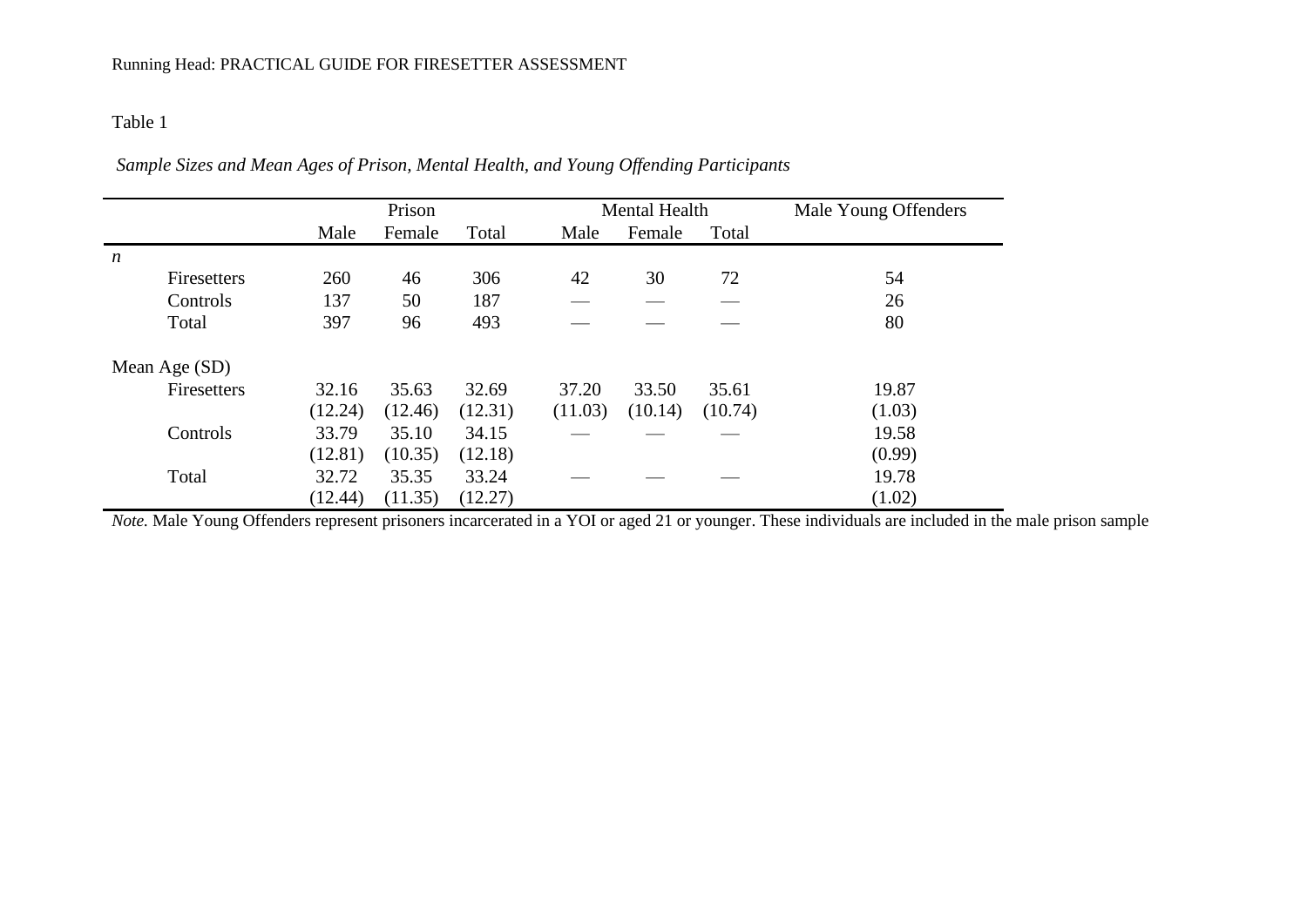| Mean Scores (SD) on the Fire Factors and Combined Score Across Prison, Mental Health, |
|---------------------------------------------------------------------------------------|
| and Young Offending Participants                                                      |

|                                 | Prison            |                    |         |                  | Mental Health      |         | Male Young Offenders |  |  |
|---------------------------------|-------------------|--------------------|---------|------------------|--------------------|---------|----------------------|--|--|
|                                 | Male<br>$n = 397$ | Female<br>$n = 96$ | Total   | Male<br>$n = 42$ | Female<br>$n = 30$ | Total   | $n = 80$             |  |  |
| <b>Identification</b> with Fire |                   |                    |         |                  |                    |         |                      |  |  |
| Firesetters                     | 16.9              | 17.39              | 16.98   | 20.6             | 22.03              | 21.2    | 16.51                |  |  |
|                                 | (6.67)            | (9.42)             | (7.14)  | (10.67)          | (11.9)             | (11.14) | (6.39)               |  |  |
| Controls                        | 15.71             | 13.56              | 15.13   |                  |                    |         | 17.77                |  |  |
|                                 | (5.61)            | (5.45)             | (5.63)  |                  |                    |         | (7.06)               |  |  |
| Serious Fire Interest           |                   |                    |         |                  |                    |         |                      |  |  |
| Firesetters                     | 12.01             | 9.91               | 11.68   | 11.6             | 10.5               | 11.14   | 14.1                 |  |  |
|                                 | (5.26)            | (6.62)             | (5.53)  | (5.86)           | (7.32)             | (6.48)  | (5.35)               |  |  |
| Controls                        | 9.9               | 7.62               | 9.29    |                  |                    |         | 11.36                |  |  |
|                                 | (4.55)            | (2.8)              | (4.27)  |                  |                    |         | (5.5)                |  |  |
| <b>Fire Safety</b>              |                   |                    |         |                  |                    |         |                      |  |  |
| Firesetters                     | 10.7              | 10.2               | 10.62   | 12.4             | 10.87              | 11.76   | 11.57                |  |  |
|                                 | (2.86)            | (3.53)             | (2.97)  | (3.79)           | (3.88)             | (3.88)  | (2.83)               |  |  |
| Controls                        | 9.53              | 9.3                | 9.47    |                  |                    |         | 10.5                 |  |  |
|                                 | (3.04)            | (2.58)             | (2.92)  |                  |                    |         | (2.86)               |  |  |
| Firesetting as Normal           |                   |                    |         |                  |                    |         |                      |  |  |
| Firesetters                     | 20.78             | 20.01              | 20.66   | 19.94            | 21.97              | 20.78   | 22.68                |  |  |
|                                 | (5.06)            | (6.57)             | (5.31)  | (5.17)           | (6.41)             | (5.76)  | (4.27)               |  |  |
| Controls                        | 19.17             | 18.68              | 19.04   |                  |                    |         | 23.88                |  |  |
|                                 | (5.35)            | (6.23)             | (5.59)  |                  |                    |         | (4.55)               |  |  |
| Four Factor Total               |                   |                    |         |                  |                    |         |                      |  |  |
| Firesetters                     | 58.47             | 54.73              | 57.89   | 62.7             | 63.75              | 63.14   | 63                   |  |  |
|                                 | (13.55)           | (19.66)            | (14.68) | (17.25)          | (22.46)            | (19.45) | (13.22)              |  |  |
| Controls                        | 52.95             | 48.05              | 51.64   |                  |                    |         | 62.02                |  |  |
|                                 | (12.4)            | (10.57)            | (12.11) |                  |                    |         | (13.4)               |  |  |

*Note.* Male Young Offenders represent prisoners incarcerated in a YOI or aged 21 or younger. These individuals are included in the male prison sample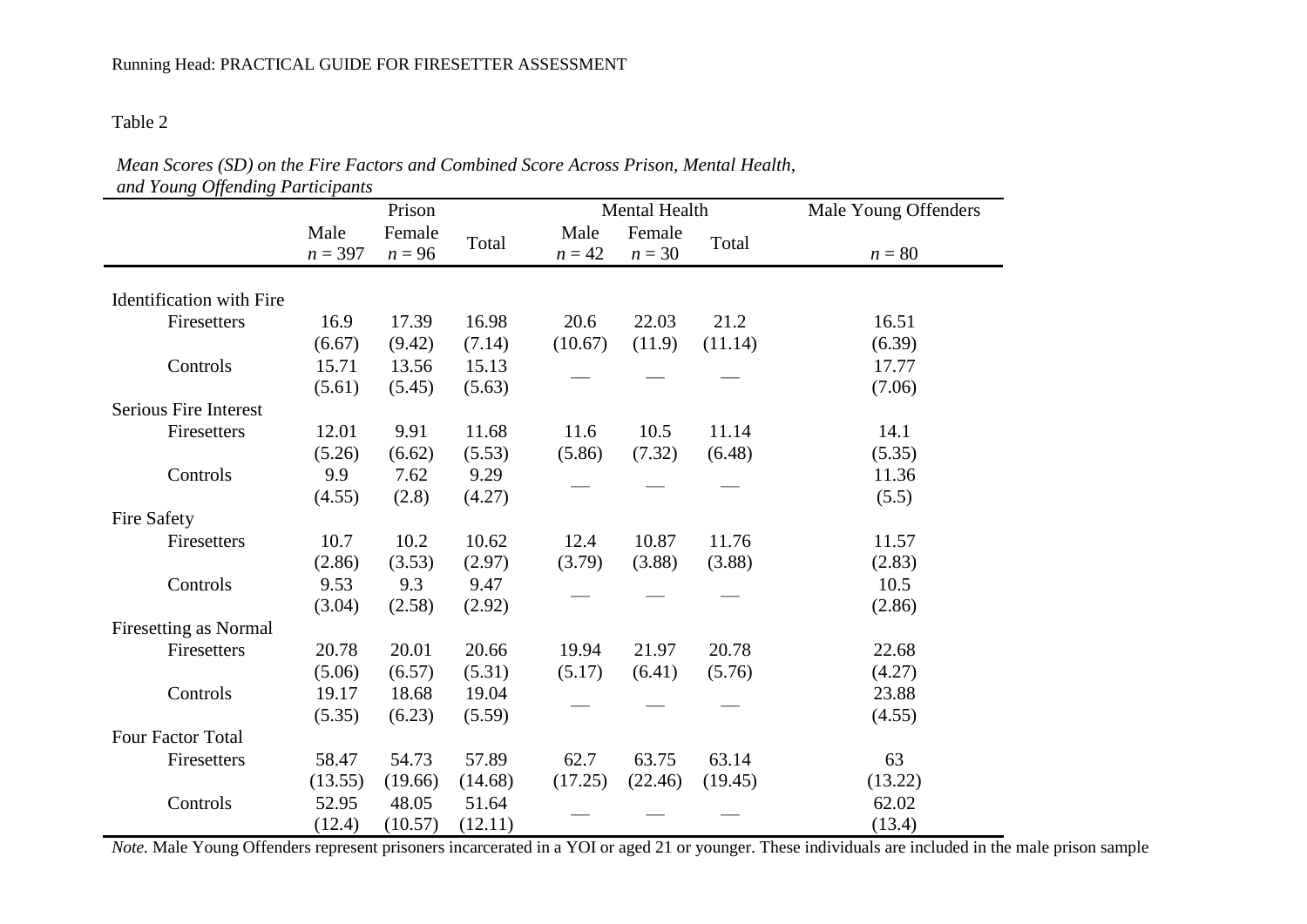#### *Interpretation of Clinical Scores using Cutoff Scores for the Four Fire Factors and*

#### *Associated Total Score*

|                                 |                                | Prison    |           |           | Mental Health | Male Young Offenders |
|---------------------------------|--------------------------------|-----------|-----------|-----------|---------------|----------------------|
|                                 | Interpretation                 | Male      | Female    | Male      | Female        |                      |
|                                 |                                |           |           |           |               |                      |
| <b>Identification</b> with Fire | Non-Problematic                | $11 - 16$ | $11 - 15$ | $11 - 17$ | $11 - 16$     | $11 - 17$            |
|                                 | <b>Potentially Problematic</b> | 16-32     | $15 - 30$ | $17 - 33$ | $16 - 31$     | $17 - 32$            |
|                                 | Problematic                    | $32 - 55$ | $30 - 55$ | $33 - 55$ | $31 - 55$     | $32 - 55$            |
|                                 |                                |           |           |           |               |                      |
| <b>Serious Fire Interest</b>    | Non-Problematic                | $5 - 11$  | $5 - 8$   | $5 - 11$  | $5 - 8$       | $5 - 13$             |
|                                 | <b>Potentially Problematic</b> | 11-19     | $8 - 17$  | 11-19     | $8 - 17$      | $13 - 21$            |
|                                 | Problematic                    | 19-35     | $17 - 35$ | 19-35     | $17 - 35$     | $21 - 35$            |
|                                 |                                |           |           |           |               |                      |
| Poor Fire Safety                | Non-Problematic                | $6 - 10$  | $6 - 10$  | $6 - 11$  | $6 - 10$      | $6 - 11$             |
|                                 | <b>Potentially Problematic</b> | $10-16$   | $10-16$   | $11 - 17$ | $10-16$       | 11-17                |
|                                 | Problematic                    | $16-30$   | $16 - 30$ | $17 - 30$ | $16-30$       | $17 - 30$            |
|                                 |                                |           |           |           |               |                      |
| Firesetting as Normal           | Non-Problematic                | $7-20$    | $7-19$    | $7-20$    | $7 - 20$      | $7 - 23$             |
|                                 | <b>Potentially Problematic</b> | $20 - 28$ | 19-27     | $20 - 27$ | $20 - 28$     | $23 - 31$            |
|                                 | Problematic                    | 28-35     | $27 - 35$ | $27 - 35$ | 28-35         | $31 - 35$            |
| <b>Four Factor Total</b>        | Non-Problematic                | 28-56     | $28 - 50$ | 28-57     | $28 - 53$     | $28-63$              |
|                                 | <b>Potentially Problematic</b> | 56-76     | 50-71     | 57-78     | 53-74         | 63-83                |
|                                 |                                |           |           |           |               |                      |
|                                 | Problematic                    | 76-150    | 71-150    | 78-150    | 74-150        | 83-150               |

*Note.* Male Young Offenders represent prisoners incarcerated in a YOI or aged 21 or younger. These individuals are included in the male prison sample. *Non-problematic* indicates a score similar to non-firesetter prisoners. *Potentially problematic* or *problematic* indicates a score similar to firesetter prisoners. Readers should note that bins 'overlap' (e.g., a male prisoner's Poor Fire Safety Score of 10 borders between Non-Problematic and Potentially Problematic scoring). Clinicians should highlight this.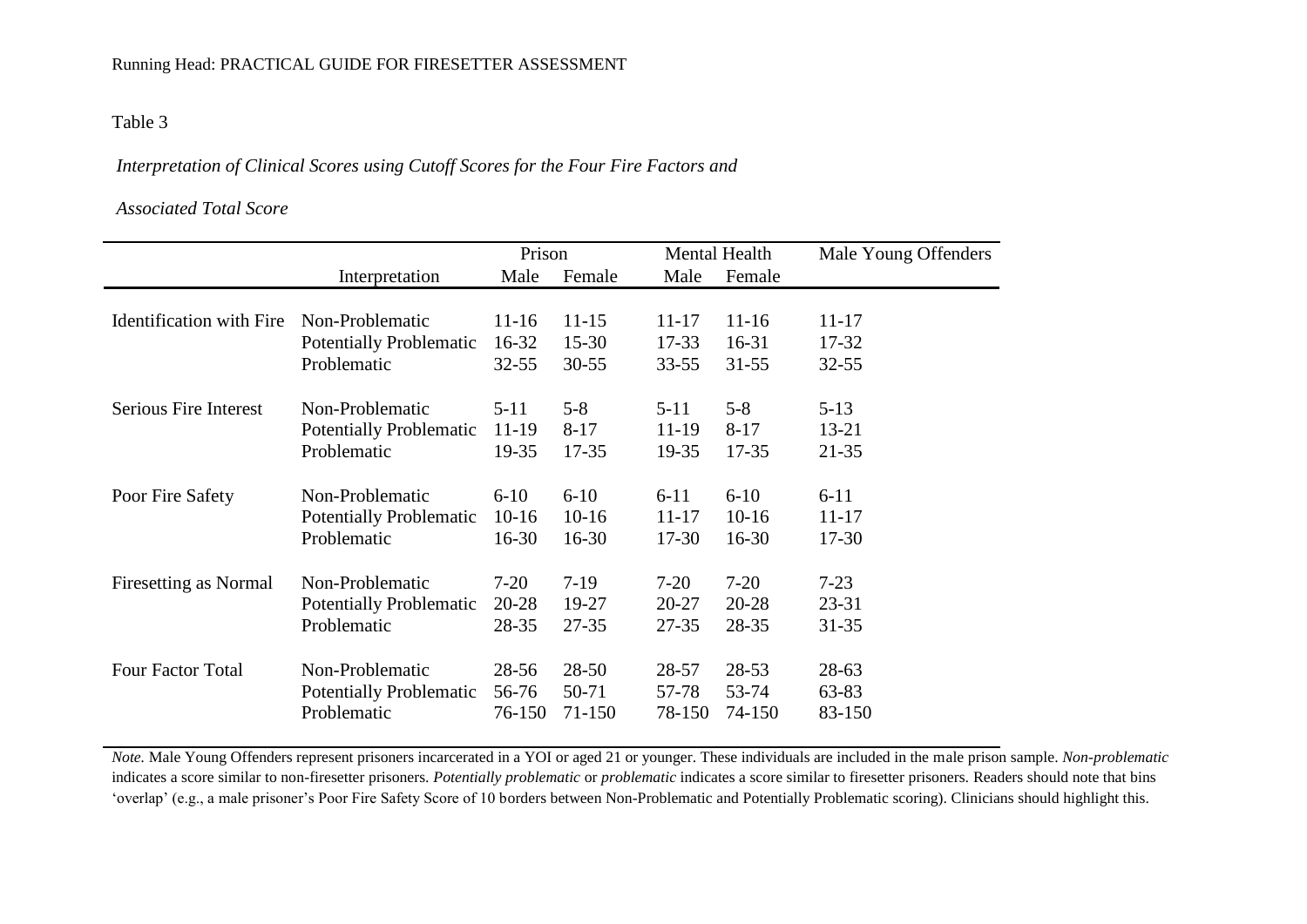| Minimum Pre-Post Treatment Change Required to be Considered Reliable (and Variables in the Equation) |  |  |  |
|------------------------------------------------------------------------------------------------------|--|--|--|
|------------------------------------------------------------------------------------------------------|--|--|--|

|                                 | <b>Standard</b><br>Deviation | <b>Test-Retest</b><br>Correlation | Minimum<br>Reliable Change |
|---------------------------------|------------------------------|-----------------------------------|----------------------------|
|                                 | $(s_{x})$                    | $(r_x)$                           | (y)                        |
| <b>Identification</b> with Fire | 7.56                         | .47                               | 15                         |
| <b>Serious Fire Interest</b>    |                              |                                   | 9                          |
|                                 | 5.39                         | .67                               |                            |
| Fire Safety                     | 3.17                         | .54                               | 6                          |
|                                 |                              |                                   |                            |
| <b>Firesetting as Normal</b>    | 5.51                         | .73                               | 8                          |
|                                 |                              |                                   |                            |
| <b>Four Factor Total</b>        | 15.07                        | .75                               | 21                         |
|                                 |                              |                                   |                            |

*Note*. Test-retest was determined by the correlation between responses at separate times in a subset of the participants (*n* =45), all of whom were prison-based firesetters and completed the follow up after approximately 6 months, and who received no tailored firesetting treatment in that period.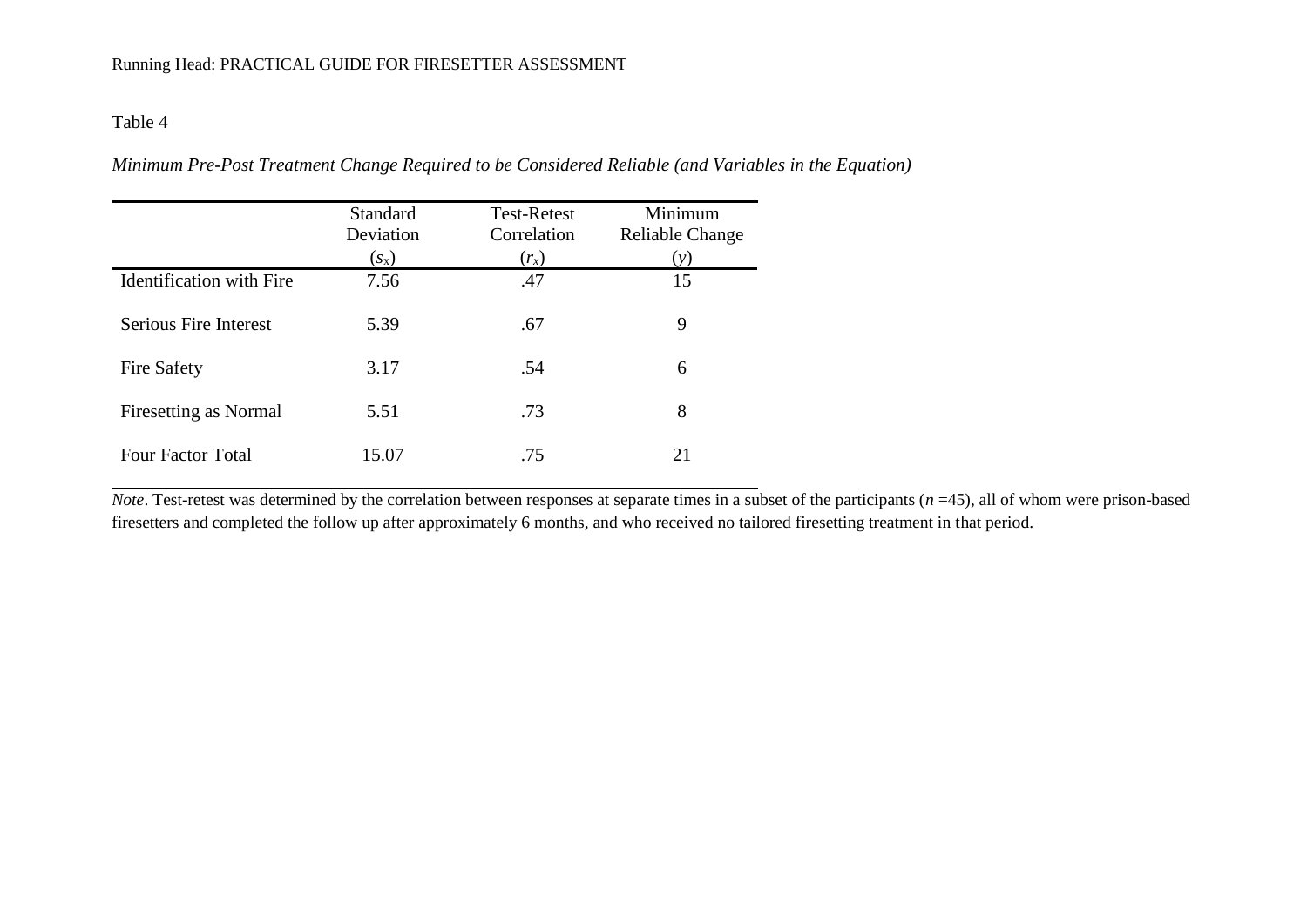| <b>Scale</b>               | Item           | <b>Questions</b>                                                           | Raw<br><b>Scores</b>         |               | Identification<br>with Fire | <b>Serious Fire</b><br><b>Interest</b> | <b>Poor Fire</b><br>Safety | <b>Firesetting as</b><br>Normal |
|----------------------------|----------------|----------------------------------------------------------------------------|------------------------------|---------------|-----------------------------|----------------------------------------|----------------------------|---------------------------------|
| <b>FIRS</b>                | $\mathbf{1}$   | Having a box of matches in your pocket                                     | 4                            |               |                             |                                        |                            |                                 |
| <b>FIRS</b>                | $\overline{2}$ | Watching an ordinary coal fire burn in a grate                             | 5                            |               |                             |                                        |                            |                                 |
| <b>FIRS</b>                | 3              | Watching a bonfire outdoors, like on bonfire night                         | 5                            |               |                             |                                        |                            |                                 |
| <b>FIRS</b>                | $\overline{4}$ | Seeing firemen get their equipment ready                                   | З                            |               |                             |                                        |                            |                                 |
| <b>FIRS</b>                | 5              | Watching a fire engine come down the road                                  | 4                            |               |                             |                                        |                            |                                 |
| <b>FIRS</b>                | 6              | Striking a match to light a cigarette                                      | 4                            |               |                             |                                        |                            |                                 |
|                            | $\overline{7}$ |                                                                            | 1                            | →             | $\rightarrow$               | 1                                      |                            |                                 |
| <b>FIRS</b>                | 8              | Watching a house burn down                                                 | $\mathbf 1$                  | →             | →                           | 1                                      |                            |                                 |
| <b>FIRS</b>                |                | Going to a police station to be questioned about a fire                    | $\mathbf{1}$                 | →             | →                           | $\mathbf{1}$                           |                            |                                 |
| <b>FIRS</b><br><b>FIRS</b> | 9<br>10        | Watching people run from a fire                                            | $\mathbf{1}$                 | →             | →                           | $\mathbf{1}$                           |                            |                                 |
|                            |                | Watching a person with his clothes on fire                                 | З                            | →             | →                           | З                                      |                            |                                 |
| <b>FIRS</b>                | 11             | Striking a match to set fire to a building                                 | 2                            | →             | →                           | 2                                      |                            |                                 |
| <b>FIRS</b>                | 12             | Seeing a hotel on fire in the TV news                                      | З                            | →             | →                           | З                                      |                            |                                 |
| <b>FIRS</b>                | 13             | Seeing firemen hosing a fire                                               | 4                            |               |                             |                                        |                            |                                 |
| <b>FIRS</b>                | 14             | Giving matches back to someone<br>Fire is an important part of my identity | 5                            | →             | 5                           |                                        |                            |                                 |
| <b>IFQ</b>                 | $\mathbf{1}$   | I don't need fire                                                          | 1                            |               |                             |                                        |                            |                                 |
| <b>IFQ</b>                 | $\overline{2}$ | Fire is almost part of my personality                                      | 3                            | $\rightarrow$ | з                           |                                        |                            |                                 |
| <b>IFQ</b>                 | 3              | If I never saw another fire again it wouldn't bother me                    | 2                            |               |                             |                                        |                            |                                 |
| <b>IFQ</b>                 | $\overline{4}$ | Fire is an important part of my life                                       | 4                            | →             | 4                           |                                        |                            |                                 |
| <b>IFQ</b>                 | 5              |                                                                            | 4                            |               | 4                           |                                        |                            |                                 |
| <b>IFQ</b>                 | 6              | I don't know who I am without fire                                         |                              | →             |                             |                                        |                            |                                 |
| <b>IFQ</b>                 | $\overline{7}$ | I need fire in my life                                                     | З                            | →             | 3                           |                                        |                            |                                 |
| <b>IFQ</b>                 | 8              | Without fire, I am nobody                                                  |                              | →             |                             |                                        |                            |                                 |
| <b>IFQ</b>                 | 9              | Fire is a part of me                                                       | 4                            | →             | 4<br>3                      |                                        |                            |                                 |
| <b>IFQ</b>                 | 10             | I have to have fire in my life                                             | З<br>$\overline{\mathbf{z}}$ | $\rightarrow$ |                             |                                        |                            |                                 |
| FAS                        | $\mathbf{1}$   | Most people carry a box of matches or a lighter around                     |                              |               |                             |                                        |                            |                                 |
| FAS                        | $\overline{2}$ | People often set fires when they are angry.                                | З                            |               |                             |                                        |                            |                                 |
| FAS                        | 3              | I would like to work as a fireman.                                         | $\mathbf{1}$                 |               |                             |                                        |                            |                                 |
| FAS                        | 4              | The best thing about fire is watching it spread.                           | $\mathbf{z}$                 | $\rightarrow$ | 2                           |                                        |                            |                                 |
| FAS                        | 5              | I have never put a fire out.                                               | 2                            |               |                             |                                        |                            |                                 |
| FAS                        | 6              | I know a lot about how to prevent fires.*                                  | 4                            | $\rightarrow$ | →                           | →                                      | Reverse 2                  |                                 |
| <b>FAS</b>                 | $\overline{7}$ | Setting just a small fire can make you feel a lot better.                  | 4                            | →             | 4                           |                                        |                            |                                 |
| <b>FAS</b>                 | 8              | Fires can easily get out of control.*                                      | 5                            | →             | $\rightarrow$               | →                                      | Reverse 1                  |                                 |
| <b>FAS</b>                 | 9              | I get bored very easily in my spare time.                                  | 4                            | →             | →                           | →                                      | $\rightarrow$              | 4                               |
| FAS                        | 10             | People who set fires should be locked up.                                  | 4                            |               |                             |                                        |                            |                                 |
| <b>FAS</b>                 | 11             | When you're with your mates, you act now and think later.                  | 3                            | $\rightarrow$ | $\rightarrow$               | $\rightarrow$                          | $\rightarrow$              | З                               |
| <b>FAS</b>                 | 12             | If you've got problems, a small fire can help you sort them out.           | 1                            | $\rightarrow$ | 1                           | $\rightarrow$                          | 1                          |                                 |
| <b>FAS</b>                 | 13             | Most families have had a fire accident at home.                            | З                            | →             | $\rightarrow$               | $\rightarrow$                          | $\rightarrow$              | 3                               |
| FAS                        | 14             | Parents should spend money on buying a fire extinguisher.*                 | З                            | →             | →                           | →                                      | Reverse 3                  |                                 |
| <b>FAS</b>                 | 15             | Most people have set a few small fires just for fun.                       | 4                            | →             | →                           | $\rightarrow$                          | $\rightarrow$              | 4                               |
| <b>FAS</b>                 | 16             | I usually go along with what my mates decide.                              | 1                            | →             | →                           | →                                      | $\rightarrow$              | 1                               |
| <b>FAS</b>                 | 17             | Playing with matches can be very dangerous.*                               | З                            | →             | →                           | →                                      | Reverse 3                  |                                 |
| <b>FAS</b>                 | 18             | Most people have been questioned about fires by the police.                | 1                            | →             | →                           | →                                      | $\rightarrow$              | 1                               |
| <b>FAS</b>                 | 19             | They should teach you about fire prevention at school.*                    | 4                            | →             | →                           | $\rightarrow$                          | Reverse 2                  |                                 |
| <b>FAS</b>                 | 20             | Most people's friends have lit a fire or two.                              | З                            | $\rightarrow$ | →                           | $\rightarrow$                          | $\rightarrow$              | 3                               |
|                            |                | Add up total for each column<br>(A)                                        |                              |               | 33                          | 12                                     | 12                         | 19                              |
|                            |                | Note number of responses in each column<br>(B)                             |                              |               | 10                          | ヲ                                      | 6                          | ヲ                               |
|                            |                | Number of responses if no values missing<br>(C)                            |                              |               | 11                          | $\overline{\mathbf{z}}$                | 6                          | $\overline{\mathbf{z}}$         |
|                            |                | Calculate for all factors: $(A \div B)$ x C<br>(D)                         |                              |               | 36.3                        | 12                                     | 12                         | 19                              |
|                            |                | For $2^{nd}$ factor, calculate: (D ÷ 7) x 5<br>(see footnote 1)            |                              |               | ↓                           | 8.57                                   | $\downarrow$               | ↓                               |
|                            |                |                                                                            |                              |               | ↓                           | ↓                                      | ↓                          | ↓                               |
|                            |                | Subscale Scores (values from box above, round to nearest whole number)     |                              |               | 36                          | 9                                      | 12                         | 19                              |